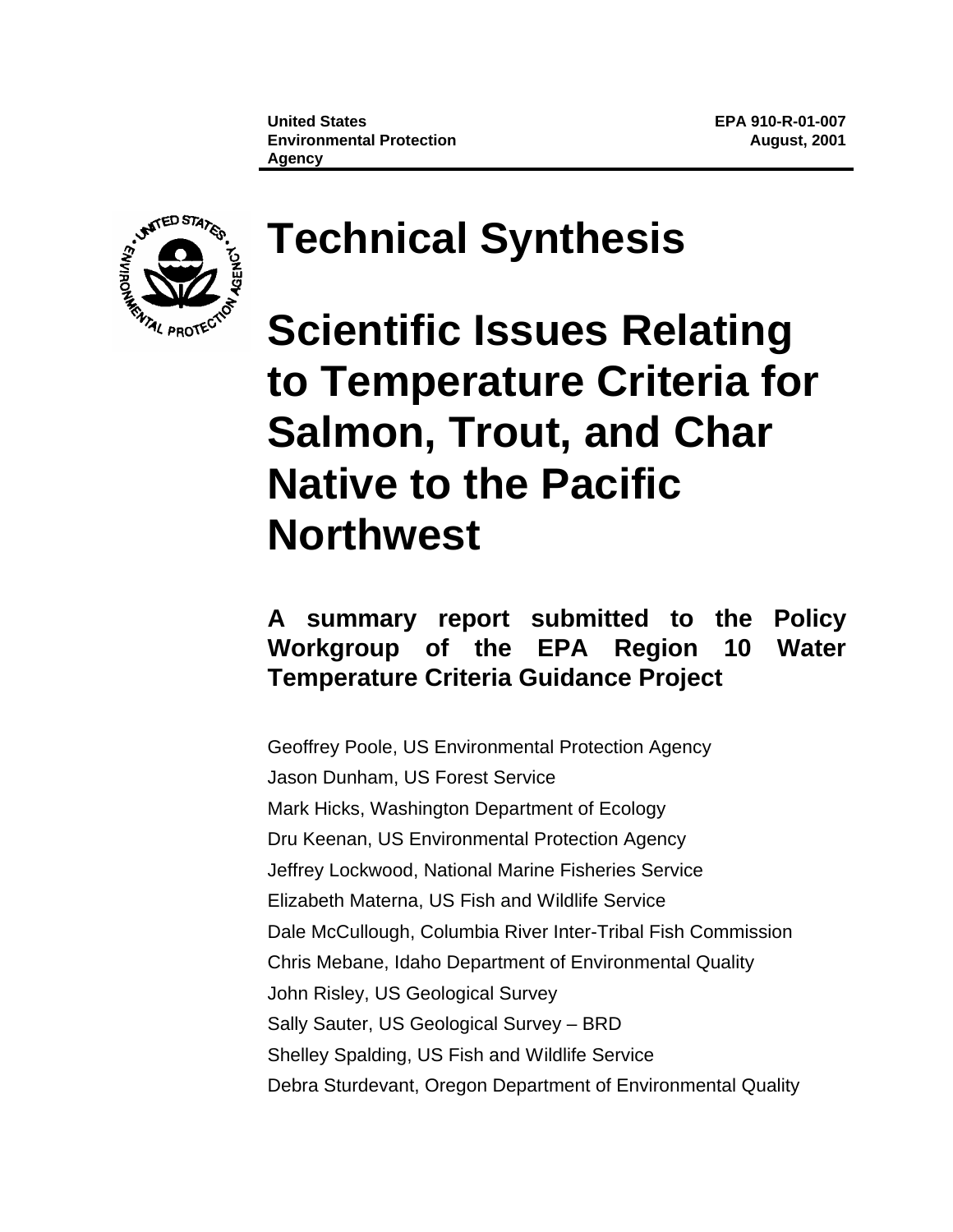## **Preface**

This document is a product of a Technical Workgroup established by the U.S. Environmental Protection Agency (EPA) to assist them in developing temperature criteria guidance for EPA Region 10. The purpose of the EPA guidance is to help Pacific Northwest states and tribes adopt water temperature standards that:

- Meet the biological requirements of native salmonids (Pacific salmon, trout, and char) species for survival and recovery pursuant to the Endangered Species Act (ESA).
- Provide for the protection and propagation of salmonids under the Clean Water Act (CWA).
- Meet the salmonid rebuilding needs of federal trust responsibilities with treaty tribes.

The project focuses on salmonids because the ESA, CWA, and tribal treaties all address the protection and/or restoration of salmonids. Additionally, this approach is scientifically sound since salmonids can also be viewed as "umbrella species" that are indicators of the biological integrity of aquatic ecosystems in the Pacific Northwest. Where salmonid populations are healthy, habitat conditions are apt to be suitable for other native aquatic species as well.

To provide a scientific foundation for the project, the Technical Workgroup developed five technical summaries on the major physical and biological considerations for developing water temperature standards:

- 1. thermal effects on salmonid physiology,
- 2. thermal effects on salmonid behavior,
- 3. interactions between multiple stressors thermal and other affecting salmonids,
- 4. thermal influences on salmonid distribution, and
- 5. spatial and temporal variation in patterns of stream temperature.

Each of these summary papers is available on the internet under the "Water" link at the EPA's Region 10 website (http://www.epa.gov/region10/) or by contacting EPA Regional Office in Seattle, WA.

This document has two purposes. First, it attempts to concisely synthesize the findings of the technical summaries. Second, it outlines several conclusions drawn by the Technical Workgroup based on the literature review included in the technical summaries. Therefore, this document takes the first step beyond the technical summaries and begins to discuss the implications of the technical findings for water quality criteria for temperature. The conclusions outlined toward the end of this document represent the collective *interpretation* of the scientific literature by the Technical Workgroup rather than "facts" established by experimentation. Further, a panel of experts on salmonid biology and stream temperature provided external, independent peer review of the technical summaries, this synthesis, and its conclusions. Thus, this synthesis and its conclusions are important in that they represent broad consensus of the members of the Technical Workgroup and concurrence of the majority of the scientific review panel.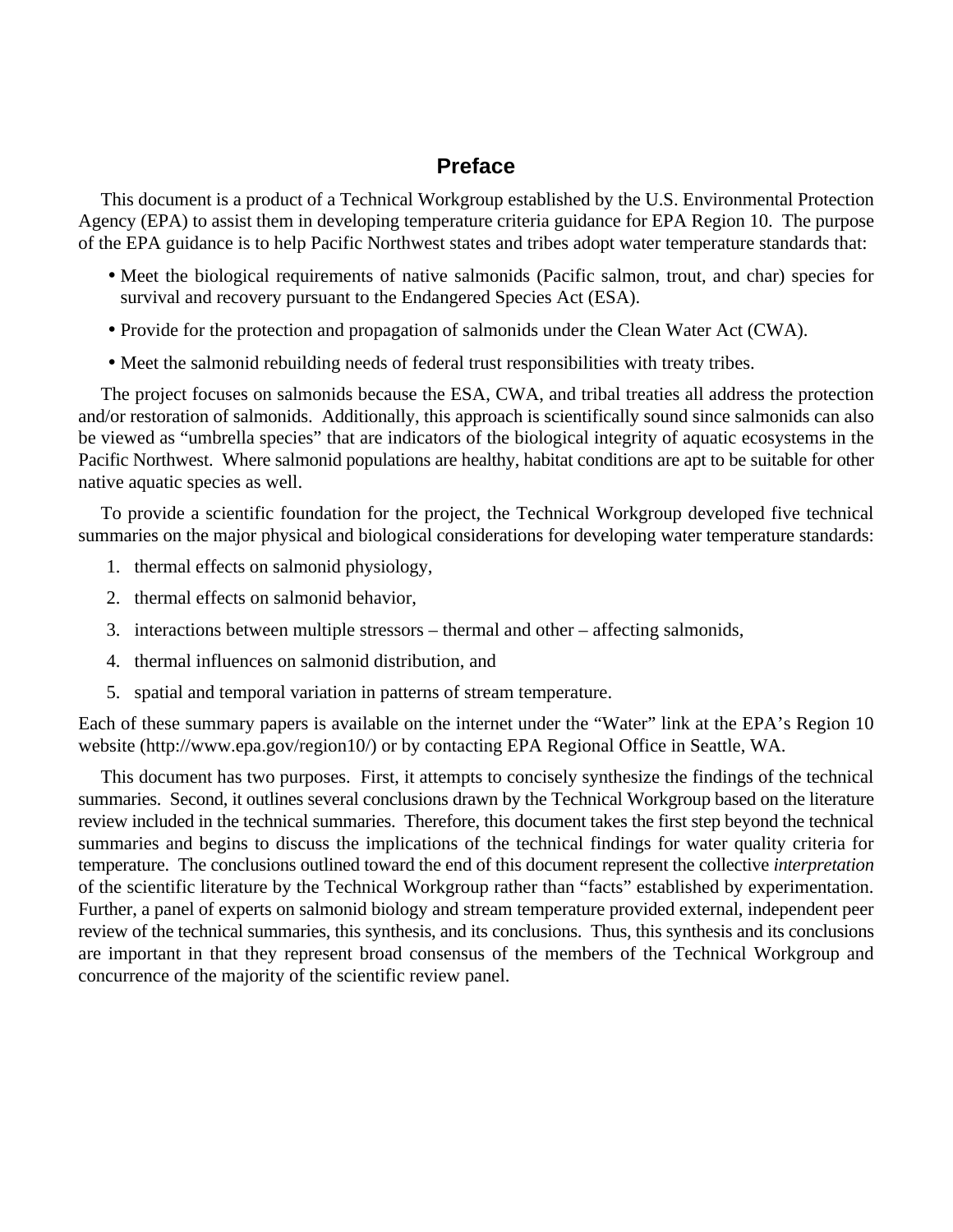| How much cold water is necessary to support salmonids? When and where must it exist?     |  |
|------------------------------------------------------------------------------------------|--|
|                                                                                          |  |
|                                                                                          |  |
|                                                                                          |  |
|                                                                                          |  |
| How can we contend with scientific uncertainty when establishing temperature criteria?13 |  |
|                                                                                          |  |
|                                                                                          |  |
|                                                                                          |  |

## **Contents:**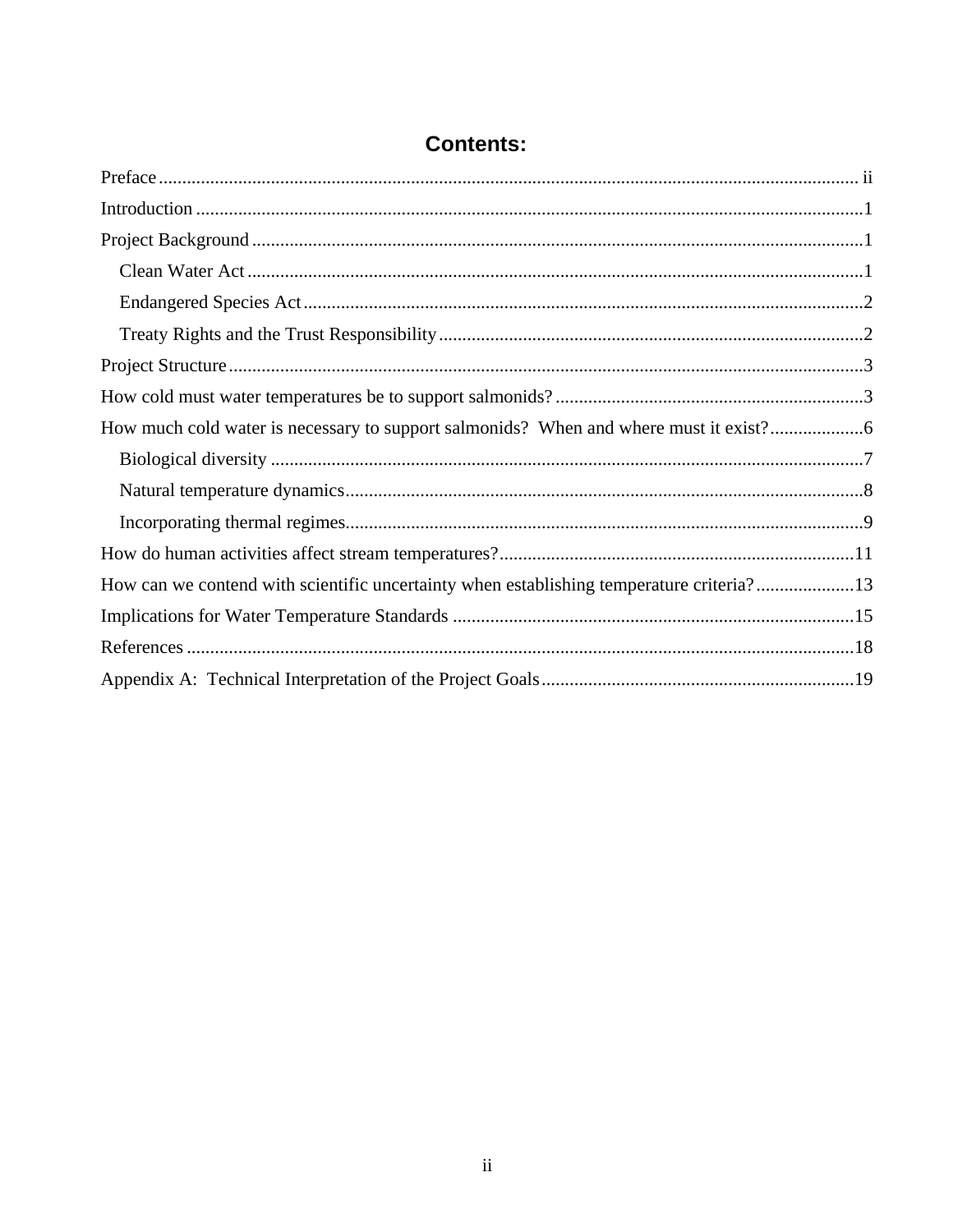## **Introduction**

Water temperature affects the distribution, health, and survival of native salmonids (salmon, trout, and char) and other aquatic organisms by influencing their physiology and behavior. Since salmonids are ectothermic (cold-blooded), temporally and spatially heterogeneous thermal conditions are a resource that fish utilize through behavioral means to control body temperature within narrow limits (see Behavioral technical summary). Water temperatures, along with adequate flow, food, oxygen, shelter, and other resources, determine habitat suitability for each species. While community composition is shaped by numerous habitat components, each of which can provide optimal or suboptimal conditions, temperature is an important aspect of habitat quality. Further, temperature acts synergistically with other environmental stressors, thereby affecting the ability of individual fish to survive and reproduce, and affecting salmonid population viability.

Water that is too warm can cause direct mortality of salmonids. In addition, temperature influences the abundance and well-being of organisms by controlling their metabolic processes. While lethal temperatures occur in nature and can be locally problematic, temperatures in the range where sublethal effects occur are widespread and may have the greatest effect on the overall well-being and patterns of occurrence of our native fish populations. As stream temperatures and patterns of heating and cooling (the "thermal regime") change due to land management or other impacts, salmonid fishes may be exposed to temperatures outside their physiologic optimum, and fish communities may be altered accordingly (see Distribution technical summary).

Salmonids have physiological (see Physiology technical summary) and behavioral (see Behavior technical summary) adaptations to temperature dynamics that once allowed them to thrive in the ecologically-diverse rivers and streams of the Pacific Northwest, even though stream temperatures have never been optimal in all places and at all times (see Spatio-temporal technical summary). However, where human-caused changes to stream thermal

regimes have occurred, they have contributed to degradation of habitat conditions that prevent salmonids from continuing to flourish. While many factors contribute to the decline in native salmonid populations, alteration of temperature regimes has played an important role where it has occurred, both directly and through synergistic interaction with other factors such as habitat loss and disease.

## **Project Background**

Many laws and regulations govern the use of water in the United States. In the Pacific Northwest, two federal statutes play key roles: the Clean Water Act (CWA) and the Endangered Species Act (ESA). The CWA provides the statutory basis for water quality standards programs and defines broad water quality goals. The ESA provides a means whereby the ecosystems upon which threatened and endangered species depend may be conserved, and to provide a program for the conservation of such species. Under the ESA, all federal departments are required to conserve threatened and endangered species. Further, under federal treaties with the Columbia River tribes, the federal trust responsibility imposes an obligation on all federal agencies to protect and restore fish and their habitats as necessary to fulfill the intent of the treaties.

The ESA is an important statute in the regulation of water quality, because threatened and endangered salmonids depend on cold, clean water, and because federal agencies are required to cooperate with state and local agencies to resolve water resource issues in concert with conservation of endangered species. The issues of clean water (CWA) and species recovery (ESA) are widespread. Many major watersheds in the region contain streams listed as "water quality limited" due to temperature, and most are important to the recovery of at least one listed salmonid species. Both the CWA and ESA should therefore play complementary roles in the recovery of salmonids in the Pacific Northwest.

#### *Clean Water Act*

A water quality standard defines the water quality goals for a water body by designating the use or uses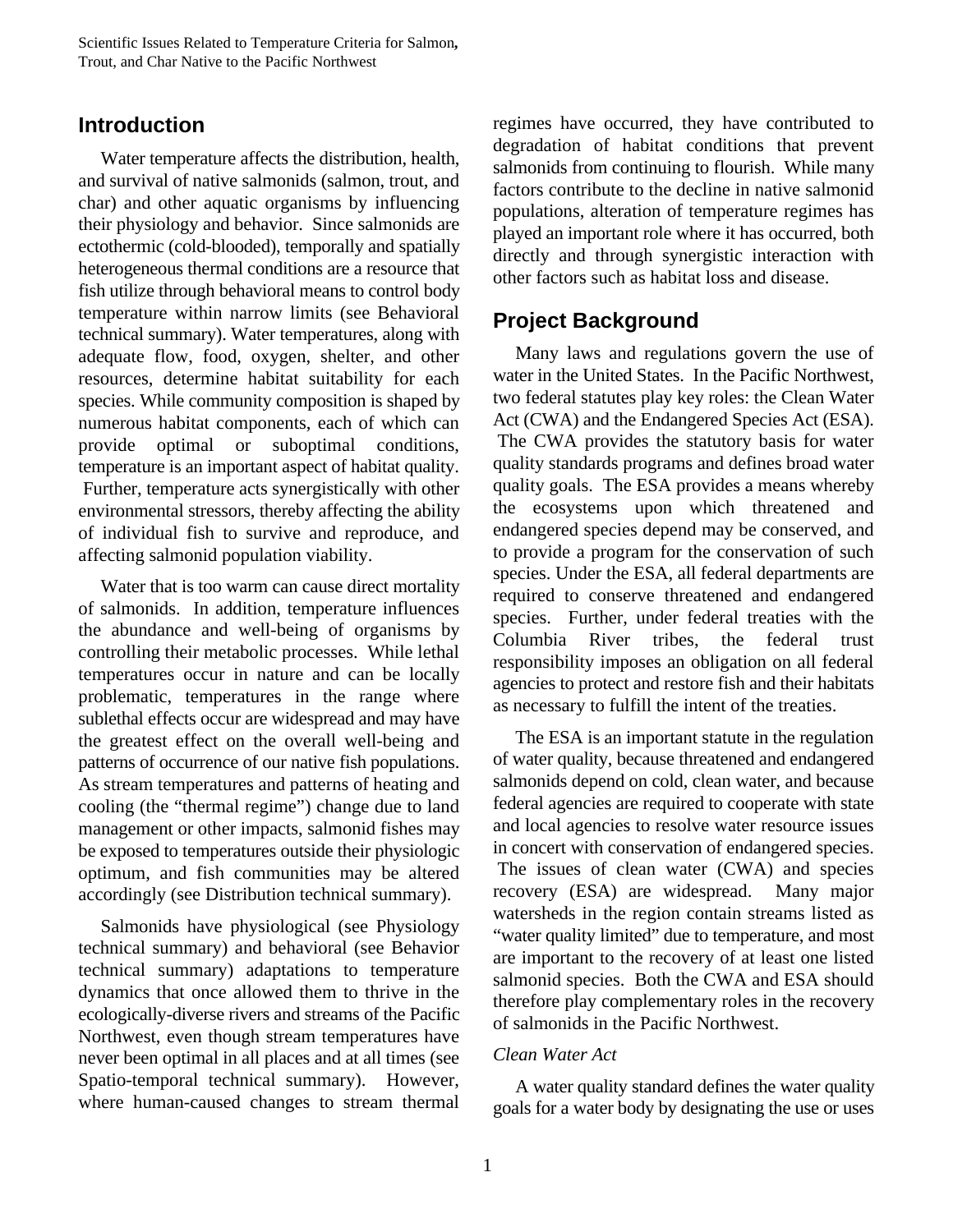to be made of the water, by setting "criteria" necessary to protect the uses, and by preventing or limiting degradation of water quality through antidegradation provisions. Under section 304(a) of the CWA, EPA publishes water quality criteria that reflect available scientific information on the levels of specific chemicals or parameters for the protection of aquatic life or human health. These criteria are intended to provide protection for all surface waters on a national basis, and may be used by states as a basis for developing enforceable water quality criteria as part of their standards. The criteria are provided as guidance, to assist states and tribes in setting water quality standards.

The foundation for EPA's national criteria for temperature was established by the National Academies of Sciences and Engineering in a review for EPA, *Water Quality Criteria 1972: Report to the U.S. Environmental Protection Agency*. The report focuses on preferred methods and procedures for judging thermal requirements rather than on providing specific numerical values for various species of concern. The report suggested that species and life stages be protected from several levels of negative effects of increased temperature: lethal effects, sublethal effects, habitat exclusion, and reproductive continuity. The report also focused on the importance of establishing upper limits for a maximum weekly average temperature, and on establishing a time-dependent maximum temperature for short exposures. The work was based on the physiological requirements of species and did not take into account the physical aspects of stream or lake systems. EPA later augmented this work and established numeric temperature criteria for certain species including coho and sockeye salmon (EPA 1976).

EPA's 1986 *Quality Criteria for Water* report, as updated in *National Recommended Water Quality Criteria* (EPA 1999), contains summaries of all contaminants and conditions for which EPA has developed criteria recommendations. The criteria serve as guidance to assist states and tribes in adopting water quality standards, as required by section 303(c) of the CWA. Once adopted, states and tribes are to submit the standards to EPA for review and approval or disapproval. EPA reviews the standards to determine compliance with the CWA and implementing regulations and to ensure the criteria associated with the standard are protective of the designated beneficial uses.

#### *Endangered Species Act*

When a state proposes a water quality standard that may affect species listed as threatened or endangered populations under the ESA, EPA must consult with the U.S. Fish and Wildlife Service (USFWS) and/or the National Marine Fisheries Service (NMFS) prior to approving the standard, in order to ensure that the proposed standard will not jeopardize the continued existence of a listed species. In order to streamline the process of review and consultation for future water temperature standards in the Pacific Northwest, EPA Region 10 developed a program that allows Oregon, Washington, Idaho, Native American tribal governments, EPA, NMFS, and USFWS to develop guidance jointly for the development of water temperature criteria. All of the participating agencies and tribes hope to use the final product to harmonize the ESA and CWA with respect to water temperature standards, and to help remove water temperature as an impediment to the recovery of imperiled native salmonids.

#### *Treaty Rights and the Trust Responsibility*

Through their treaties, tribes reserved the right to fish at all usual and accustomed fishing places and to take a "fair share" of the fish destined to pass to such areas. The Supreme Court has determined that the tribes' fair share is 50 percent of the harvestable fish, unless a moderate living standard can be met with less. Guaranteed by treaty, these tribal fishing rights may only be abrogated by specific congressional legislation – no one may use any method to otherwise deprive treaty fishermen of their right to a fair share of the anadromous fish (those that migrate from streams to the ocean and back).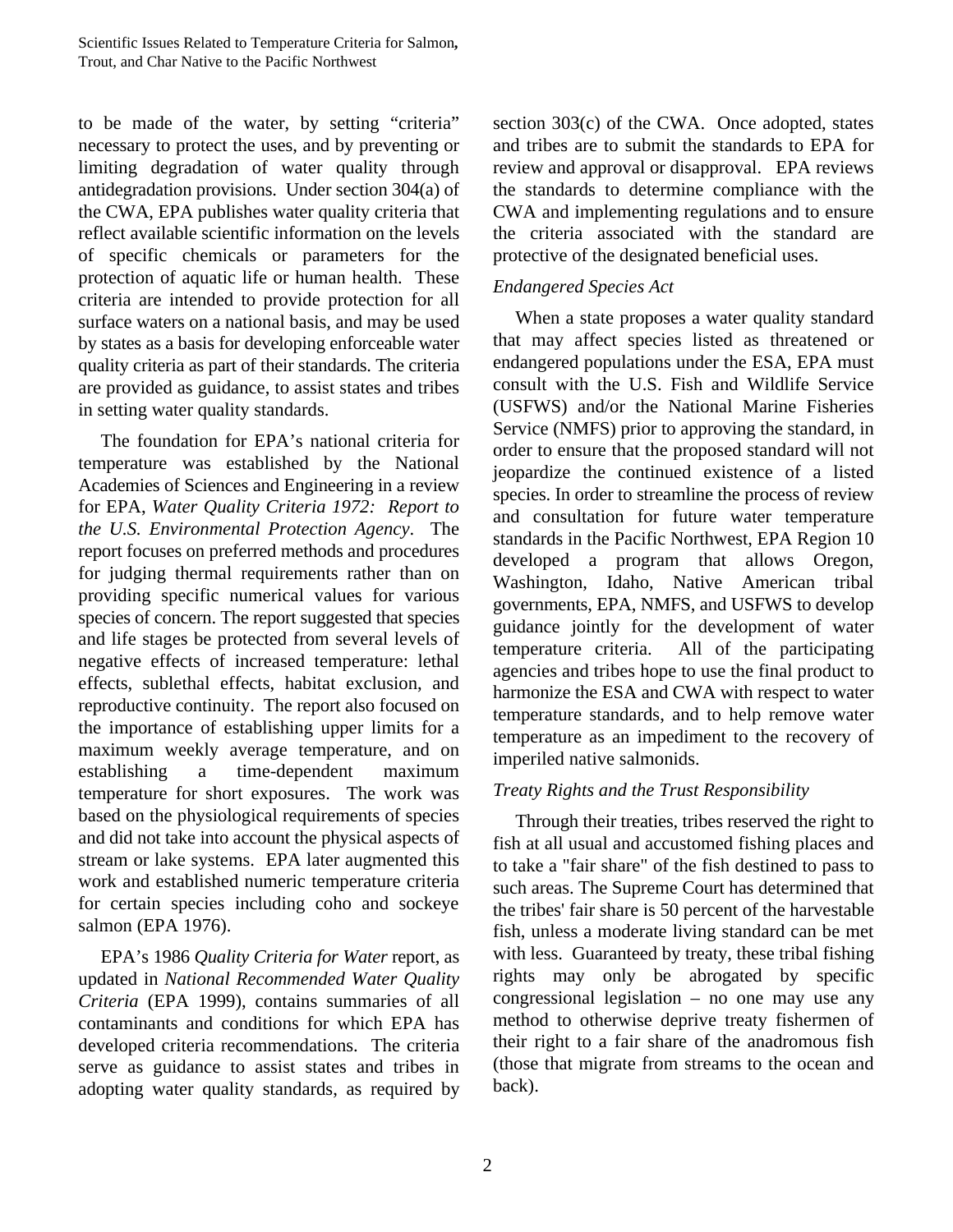As trustee of the tribes, the federal government also has the affirmative obligation to safeguard the subject matter of the treaty fishing right – the fish. Thus, federal agencies must use their authorities in a manner that will protect and prevent degradation of the habitat needed to support anadromous fish species. At a minimum, agencies have the duty to refrain from activities that will interfere with the fulfillment of treaty fishing rights. Anything less would amount to a de facto abrogation of Native American treaty rights. Thus, unless federal agencies can demonstrate that treaty fishing rights are presently being fulfilled, they cannot justify approving activities that will cause further degradation of anadromous fish habitat. Similarly, they cannot "balance" their treaty obligations against competing impacts to non-Native Americans or "delay" such obligations in order to minimize those impacts.

The federal trust obligation also mandates that Federal agencies enhance salmonid habitat where necessary to safeguard the fish that underlie the treaty fishing right. Arguably, this Federal trust obligation does not cease once a fish run becomes viable, but must continue to allow for harvestable populations of fish and meaningful fulfillment of the treaty right to take fish.

## **Project Structure**

EPA initiated development of guidance for regional temperature criteria through a multi-agency effort intended to develop guidance for regional temperature criteria that would be protective of native salmonids, would recognize the natural temperature potential and limitations of streams, could be effectively incorporated by states and tribes in water quality standards programs, and would be endorsed by EPA, USFWS, NMFS, states, and tribes in the Pacific Northwest. Additionally, it is intend that EPA use the new criteria guidance to evaluate revisions to state and tribal temperature standards, and that states and tribes will use the new criteria guidance to revise their temperature standards. The Technical Workgroup developed a technical

interpretation of the project goals (see Appendix A) that articulates the goals in terms of viable salmonid populations, distribution of coldwater habitat to support viable populations, and coldwater habitat support of all life history stages of salmonids.

The individuals involved in the project are employees of tribes and state and federal agencies, and are divided into a technical and a policy workgroup. The Policy Workgroup is comprised of agency/tribal managers and has the ultimate decision-making authority regarding the final form of the guidance. The Technical Workgroup, comprised of agency and tribal scientists, is responsible for developing draft guidance and providing technical review of the Policy Workgroup's final decision.

Water temperature improvement alone can not restore native fish populations; however, temperature improvements are necessary to restore requisite freshwater habitat for both resident salmonids (those that fulfill their entire life cycle in streams, rivers, and/or lakes) and anadromous salmonids. Relatively high freshwater survival is necessary to produce sufficient numbers of spawning adults. For example, since mortality is high during the egg to smolt periods in the freshwater and estuarine phases of anadromous salmonid development, reducing mortality during these stages offers significant opportunities for restoration of anadromous fish (Federal Caucus 2000). For anadromous fish, freshwater survival is particularly important during periods of poor ocean productivity.

## **How cold must water temperatures be to support salmonids?**

Viable populations of native salmonids in the Pacific Northwest need abundant cold water that is well-distributed over space and time to meet their freshwater habitat needs (see Physiology, Behavior, Multiple stressors, and Distribution technical summaries). The importance of cold water habitat to salmonids is documented by scientific research (summarized in the Physiology, Behavior, and Multiple stressors technical summaries). The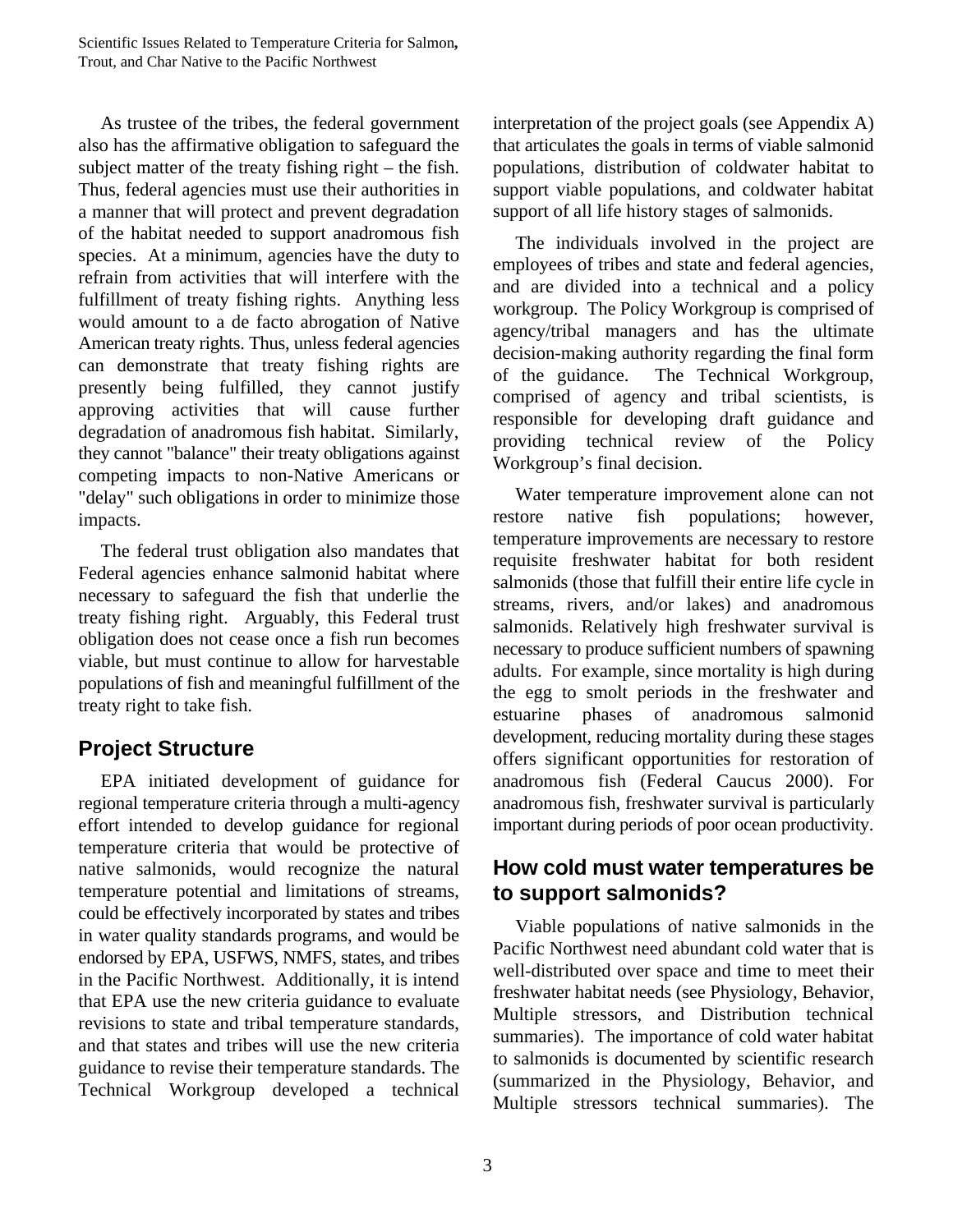thermal tolerances expressed by salmonids are lower than those expressed by other groups of fishes, such as centrarchids (e.g., smallmouth bass, perch) and cyprinids (e.g., carp, northern pikeminnow).

Salmonid feeding, growth, resistance to disease, competitive ability, and predator avoidance are impaired by unsuitable temperatures (see Physiology, Behavior, and Multiple stressors technical summaries). For instance, adult fish holding in warm water experience bioenergetic stress and consume their stored energy more rapidly, which may result in reduced spawning success. Prolonged holding in sub-optimal temperatures can result multiple stresses, such as concurrent thermal stress, disease, and energy depletion. Additionally, thermal stress experienced while fish are holding can decrease gamete viability. Warm temperatures can alter growth and development rates for juveniles and salmonids that feed in fresh water. In addition, warm water can present thermal barriers to adult and juvenile migrations. If enough fish are affected, salmonid population viability may be reduced.

Temperature-dependent life stages for salmonids include spawning, egg incubation, emergence, rearing, smoltification, migration, and pre-spawn holding. Any of these salmonid life stages can be present (depending on species and location) during summer months when streams in Pacific Northwest are warmest. Scientific evidence suggests that small increases in temperatures (e.g., 2-3°C) above biologically optimal ranges can begin to reduce salmonid fitness in some of these life stages.

While individual salmonids may be observed in streams where temperatures exceed laboratorydetermined thermal tolerances, these observations alone are not grounds for concluding that warmer streams and rivers can support healthy salmonid populations. Individual fish may stray or be trapped in waters where temperatures are stressful or ultimately lethal. Further, if coldwater pockets (micro-refugia) are available in warm streams, small number of salmonids may be able to survive by exploiting these cold areas for short periods to avoid heat stress (see Behavioral technical summary), even though the majority of habitat in the stream is too warm to support salmonids

Thermal conditions supporting and/or impairing various life stages and biological functions of some salmonids have been identified, primarily in laboratory settings (Table 1). These numbers are based on documenting the response of *individual fish* to various water temperatures. Therefore, there is some uncertainty regarding whether many of the temperatures listed are appropriate targets for supporting viable salmonid *populations* in rivers and streams. This uncertainty is compounded because most laboratory studies address single stressors while providing optimal conditions for other environmental factors, even though temperature does not act independently from other factors (Table 2, see also Multiple stressors technical summary). For example, when salmonids are fed to satiation, temperatures associated with maximum growth-rates are higher than under conditions of more natural (limited) food supply. Similarly, allowing salmonids to slowly acclimate to warm temperatures in the laboratory will extend their thermal tolerance, yet migrating salmonids pass rapidly through thermally diverse environments and may not have time to acclimate in the field. It is difficult to mimic field conditions in the laboratory, or to disentangle the effects of the multiple, interacting factors in complex natural systems. Because field conditions are more ecologically complex than laboratory settings, the uppermost laboratory-derived thermal limits are not likely to prevent adverse effects in a natural setting. Thus, where studies have attemped to derive the uppermost thermal limits for salmonids, they have measured responses of *individual* fish to water temperature in a *laboratory* setting. Stream temperatures may have to somewhat cooler than measured uppermost thermal tolerances in order to support viable salmonid *populations* in *natural settings*.

Because various salmonid species and life stages show high fitness in a range of laboratory-derived optimal water temperatures, these temperatures (e.g., optimal temperatures shown on Table 1) can provide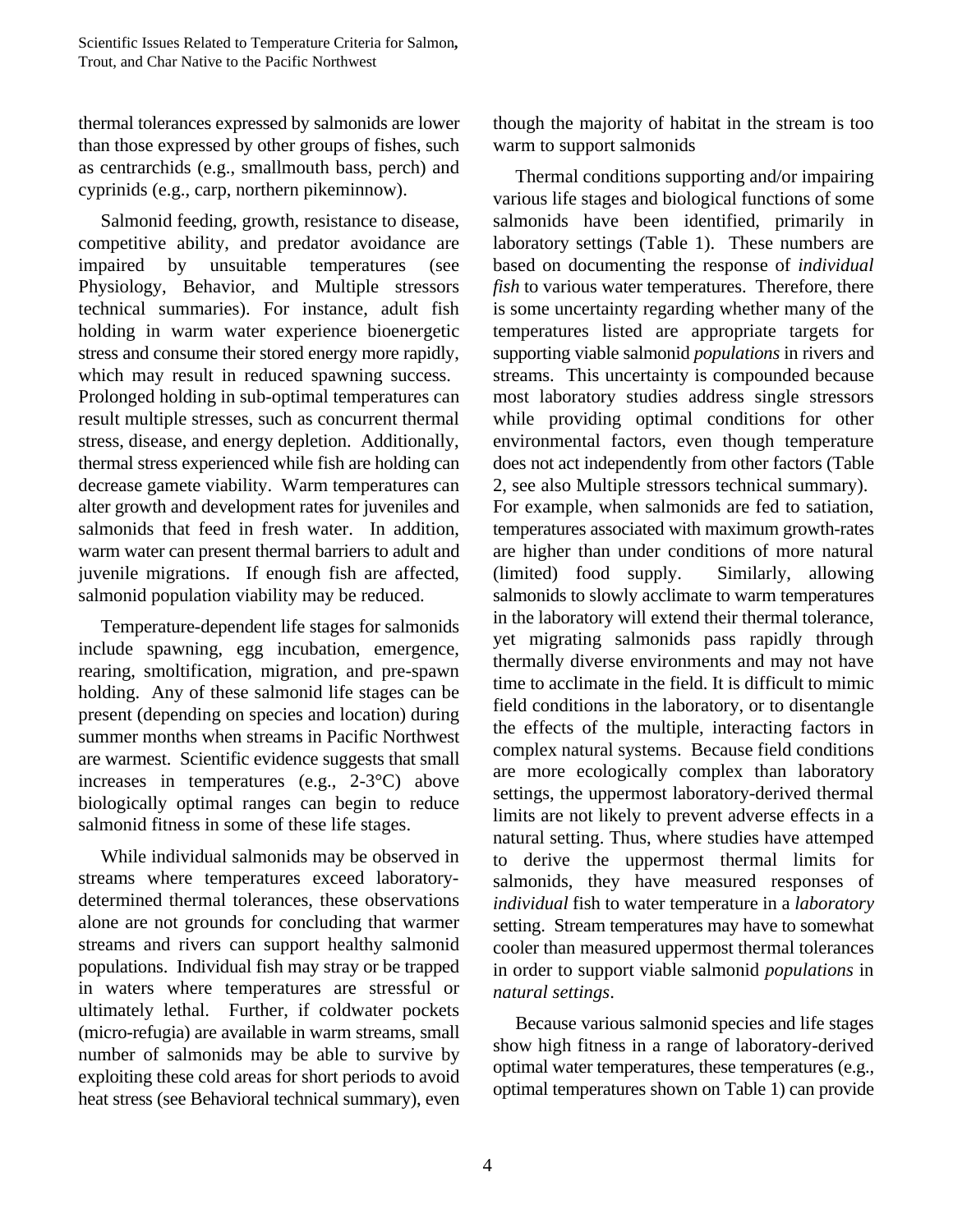**Table 1.** Estimates of thermal conditions known to support various life stages and biological functions of bull trout (a species extremely intolerant of warm water) and anadromous (ocean-reared) salmon. These numbers do not represent rigid thresholds, but rather represent temperatures above which adverse effects are more likely to occur. In the interest of simplicity, important differences between various species of anadromous salmon are not reflected in this table and requirements for other salmonids are not listed. Likewise, important differences in how temperatures are expressed are not included (e.g., instantaneous maximums, daily averages, etc.). These numbers are taken from the Physiology technical summary; that summary should be consulted for more detailed discussions and for references to scientific literature that support these numbers.

| <b>Consideration</b>                     | <b>Anadromous Salmon</b>                                                              | <b>Bull Trout</b>                                                 |
|------------------------------------------|---------------------------------------------------------------------------------------|-------------------------------------------------------------------|
| Temperature of common summer habitat use | $10-17$ °C                                                                            | $6-12$ °C                                                         |
| Lethal temperatures (one week exposure)  | Adults: $>21-22$ °C<br>Juveniles: $>23-24$ °C                                         | Juveniles: $>22-23$ °C                                            |
| Adult migration                          | Blocked: $>21-22$ °C                                                                  | Cued: $10-13$ °C                                                  |
| Swimming speed                           | Reduced: $>20^{\circ}$ C<br>Optimal: 15-19°C                                          |                                                                   |
| Gamete viability during holding          | Reduced: $>13-16$ °C                                                                  |                                                                   |
| Disease rates                            | Severe: $>18-20$ °C<br>Elevated: $14-17^{\circ}C$<br>Minimized: $<$ 12-13 $\degree$ C |                                                                   |
| Spawning                                 | Initiated: $7-14$ <sup>o</sup> C                                                      | Initiated: $\langle 9^{\circ}$ C                                  |
| Egg incubation                           | Optimal: 6-10°C                                                                       | Optimal: $2-6$ <sup>o</sup> C                                     |
| Optimal growth                           | Unlimited food: $13-19$ <sup>o</sup> C<br>Limited food: $10-16$ <sup>o</sup> C        | Unlimited food: $12-16$ °C<br>Limited food: $8-12$ <sup>o</sup> C |
| Smoltification                           | Suppressed: $>11-15$ <sup>o</sup> C                                                   |                                                                   |

conservative guidance for identifying instream temperatures most likely to protect salmonids. We do not intend to imply, therefore, that all streams must provide these optimal conditions at all times or in all places. We simply intend to focus our attention on identifying temperatures that are very likely to support viable salmonid populations.

The scientific research reviewed in the Physiology, Behavior and Multiple-stressor technical summaries shows that salmonids require a diversity of cold water temperatures in streams (Table 1) and that these temperatures must exist at appropriate locations and at appropriate times of the year. While laboratory evidence suggests adult salmon can generally survive a week or more at constant temperatures of 21°C and can often tolerate temperatures as warm as 18°C for prolonged periods under controlled experimental settings, constant temperatures above 16°C have been shown to be intolerable for species such as bull trout. Not only do different species have unique temperature requirements, but individual species have unique temperature requirements for different life stages (spawning, incubation, juvenile growth, seawater adaptation, and adult migration) (see Physiology technical summary). The times at which those life stages occur are highly variable among streams of our region. In consideration of the available scientific information, we conclude that viable salmonid populations will require a variety of cold water temperatures (Table 1) that are welldistributed over space and time.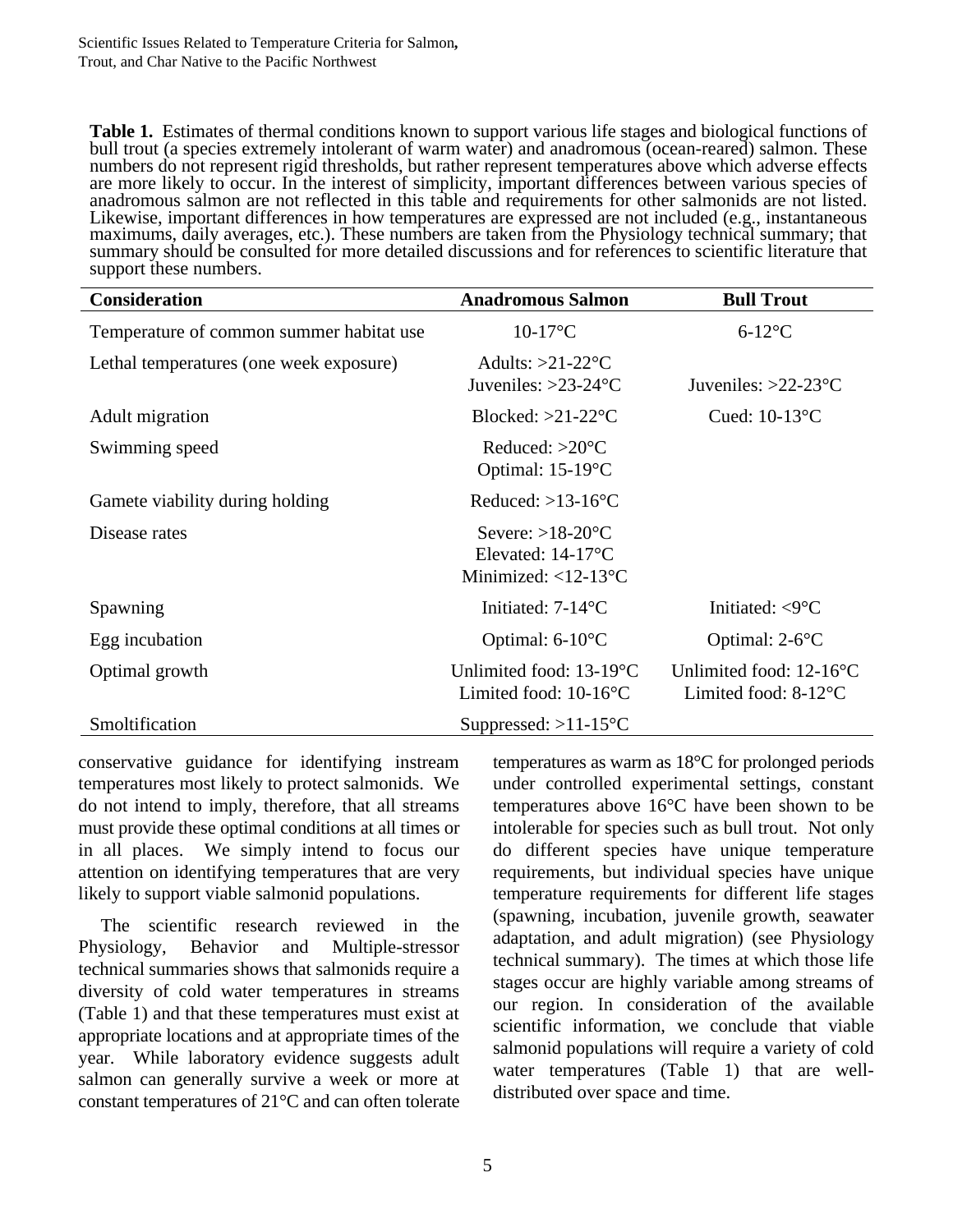|                            | Table 2. Examples of considerations for interpreting laboratory observations of thermal tolerances and |  |  |  |
|----------------------------|--------------------------------------------------------------------------------------------------------|--|--|--|
| preferences for salmonids. |                                                                                                        |  |  |  |

| <b>Consideration</b>         | <b>Effect</b>                                                                                                                                                             | <b>Implication</b>                                                                                                                                                                                                                                                                                                                                                                                                                                                                                                                                                                                                                                                                                                                                                                      |
|------------------------------|---------------------------------------------------------------------------------------------------------------------------------------------------------------------------|-----------------------------------------------------------------------------------------------------------------------------------------------------------------------------------------------------------------------------------------------------------------------------------------------------------------------------------------------------------------------------------------------------------------------------------------------------------------------------------------------------------------------------------------------------------------------------------------------------------------------------------------------------------------------------------------------------------------------------------------------------------------------------------------|
| Acclimation                  | When salmonids are<br>acclimated to warmer<br>temperatures in the lab,<br>incipient lethal and other<br>threshold temperatures<br>rise to a limited extent                | Results from laboratory studies are not directly comparable unless<br>acclimation conditions are the same. Further, direct comparisons between<br>lab and field conditions may be precluded because temperatures may vary<br>considerably in the field. To make comparisons between lab and field<br>studies, some researchers assume that fish are acclimated to a temperature<br>between the mean and the maximum daily temperature.                                                                                                                                                                                                                                                                                                                                                  |
| Feeding                      | to satiation<br>Feeding<br>increases optimal growth<br>temperatures relative to<br>when food is limited.<br>Food quality and cost of<br>foraging may also be<br>important | In the field, food availability is usually limited. Thus, lab tests where<br>feeding levels are at satiation can overestimate suitable temperatures for<br>growth and certain other performances. Also, food quality in the<br>laboratory may differ from foods available in the field, and fish in the field<br>must expend more energy to locate, and capture prey. Foraging costs<br>(energy expenditure) may be reduced considerably under laboratory<br>conditions than under field conditions, thereby reducing stress.                                                                                                                                                                                                                                                           |
| Social<br>interactions       | Can<br>mitigate<br><b>or</b><br>exacerbate<br>various<br>thermal stresses                                                                                                 | Social conditions in the field, especially territoriality, are key components<br>of salmonid population regulation and behavior. Experimental studies<br>seldom consider the role of social factors, which could mitigate or<br>exacerbate responses to stressful temperatures.<br>Unnatural social<br>circumstances in the laboratory include, but are not limited to: possible<br>high fish densities, wild vs. hatchery fish behavior, and altered community<br>age structure. In the field, high fish density or low food availability can<br>result in fish being forced to inhabit marginal thermal habitat. Mixtures of<br>species and age classes can intensify social interactions in the field,<br>whereas lab studies typically use single species and age classes per test. |
| Physiochemical<br>conditions | Can alter stress response<br>in a number of ways                                                                                                                          | Artificial lighting, photoperiod, thermal regulation, water chemistry,<br>habitat structure (lab apparatus), cover, etc., may not reflect field<br>conditions and are tied to physiological and behavioral responses to stress.<br>Response may be partially determined by physical features of the<br>experimental apparatus (e.g., horizontal vs. vertical thermal gradient in<br>preference tests).                                                                                                                                                                                                                                                                                                                                                                                  |
| Handling                     | Causes additional stress                                                                                                                                                  | Repeated handling of fish, invasive procedures, and interaction with<br>apparatus (e.g., tank maintenance), can alter both physiological and<br>behavioral responses to stress.                                                                                                                                                                                                                                                                                                                                                                                                                                                                                                                                                                                                         |
| Fish size/stage              | Response may be size,<br>age, or stage-dependent                                                                                                                          | Most laboratory studies focus on early life stages (e.g., eggs, fry,<br>juveniles). This may not reflect the total life cycle in the wild. For<br>example, adults and emergent fry can be more sensitive to elevated<br>temperature then juveniles.                                                                                                                                                                                                                                                                                                                                                                                                                                                                                                                                     |
| Exposure                     | Exposure in lab and<br>field settings may differ                                                                                                                          | Natural streams have a diurnal range of temperatures and may have cooler<br>areas in pools, tributaries, or where ground water upwells where fish can<br>take refuge from warm temperatures. Fish in a laboratory aquarium cannot<br>escape their test conditions, which may be constant.                                                                                                                                                                                                                                                                                                                                                                                                                                                                                               |

## **How much cold water is necessary to support salmonids? When and where must it exist?**

Temperature criteria to protect salmonids have traditionally attempted to identify the warmest water temperatures that can support salmonids. However, identifying water temperature thresholds is not

sufficient to ensure support for viable salmonid populations. $\frac{1}{1}$  It is also important to determine how much cold water is needed, and here and when it be available.

Native Pacific salmon, trout, and char have complex life histories (Figure 1) that evolved in the spatially and temporally dynamic landscapes of the

 $\overline{a}$ 

<sup>&</sup>lt;sup>1</sup> Viable populations are defined in Appendix A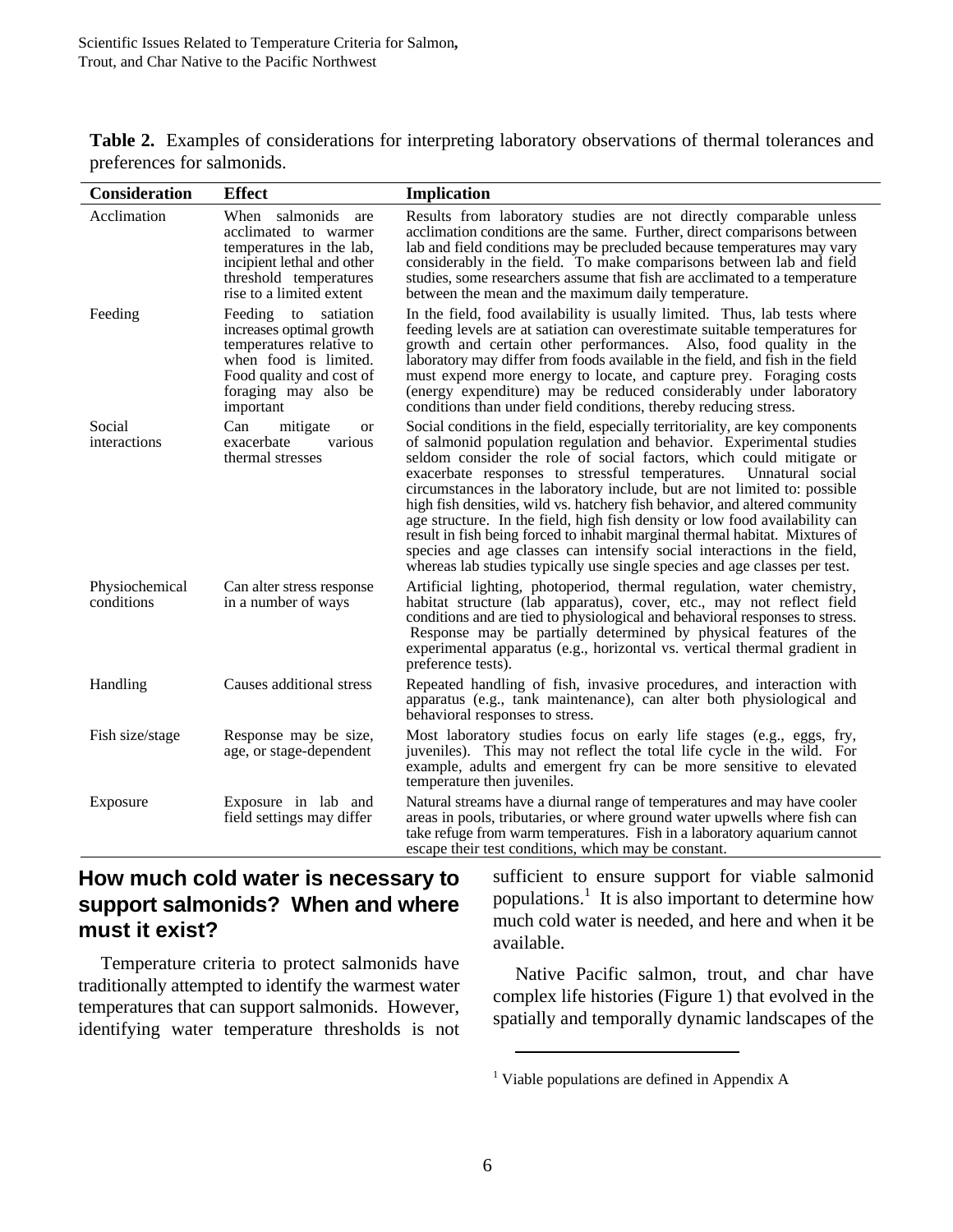Pacific Northwest (see Distribution technical summary). Accordingly, providing enough cold water at the right places and times to support the recovery of native salmonids will require restoration and protection of natural ecosystem processes and patterns, including thermal regimes and spatial patterns of thermal habitat (see Spatial-temporal technical summary). Thus, our understanding of the biological and physical diversity of natural processes should provide guidance for developing temperature criteria. Maintaining biological diversity and natural system dynamics are important goals when considering how much cold water is necessary, when it is necessary, and where it is necessary.

#### *Biological diversity*

The spatial and temporal dynamics of natural thermal regimes lead to variations in life history characteristics (e.g., growth, timing of migration, age at reproduction). These characteristics interact in complex ways to determine individual fitness, and patterns of life history variability, viability, and productivity among populations and species. Within a species, individuals and populations with different life cycles and life histories may fare differently under changing environmental conditions. Variability in life history strategies may therefore confer stability and increased productivity to salmonid populations in naturally variable environments. Alteration of natural thermal regimes may cause populations to decline or important life history variability to be lost (see Spatio-temporal technical summary).

Criteria for temperature standards sometimes use specific characteristics of individuals and/or populations (e.g., density of fish, growth, fecundity, or survival) to simplify the task of managing or tracking population response. However, there is risk associated with using a small set of population indices (e.g., Sullivan 2000) or attempting systemwide maximization of any of these measures because of interaction or feedback among multiple factors. For instance, Holtby (1988) found that logging increased winter water temperature and subsequently the growth of juvenile coho salmon. While this



**Figure 1.** A simplified general sequence of events in the life cycle of salmonid fishes. All salmonids deposit eggs in freshwater (stream or lake) habitats. Depending on temperature and other factors, eggs hatch into alevins (sac fry). Alevins typically remain in or near spawning substrates until the yolk sac is absorbed. Following absorption of the yolk sac, the young are referred to as "fry." This stage signifies the initiation of active feeding and development into fully formed juveniles. Juveniles may remain in their natal tributary or lake and mature as adults. This is referred to as a "resident" life history. Known migratory life histories include migrations to non-natal lakes and streams (potadromy) and marine habitats (anadromy). The transition to the marine environment involves complex physiological changes, referred to as "smoltification" in juvenile salmonids. Adults of some species may make repeated transitions between freshwater and marine habitats, however. Migratory behavior varies substantially among species, and within and among local populations, in many cases.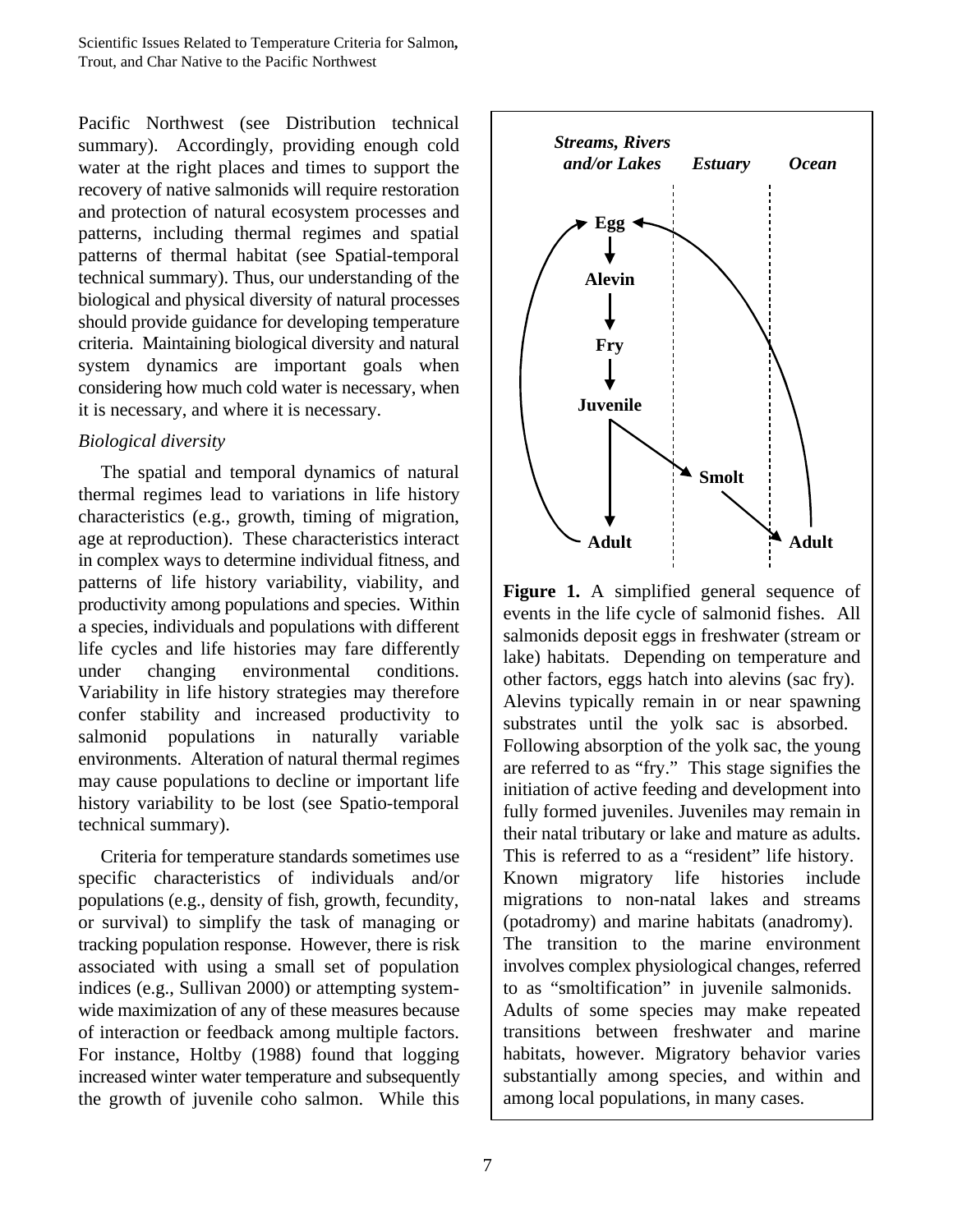might be expected to be beneficial, the increased growth accompanied earlier migration, reduced marine survival, and an overall reduction in the number of returning fish. This illustrates how attempting to maximize a single metric (in this case, growth) might have unintended negative consequences for the population as a whole. This is not to say that growth should be ignored as an important factor for monitoring salmonid populations. It simply underscores that *single* measures are not effective indicators of population status and that attempts to maximize such measures are associated with biological risks. In fact, these simplified approaches may reduce rather than preserve natural biological diversity and viability of salmonid populations by focusing attention on specific performance measures at the expense of other important aspects of biological diversity (Lichatowich 1997).

#### *Natural temperature dynamics*

Natural landscapes represent a complex mosaic of physical and biological diversity. Ecosystem processes that shape these physical and biological patterns can operate on a number of scales in time or space. A natural thermal regime can be considered in terms of magnitude, frequency, duration, and timing of events (e.g., summer maximum temperatures) and rates of change (i.e., how fast temperatures heat or cool) at different temporal and spatial scales.

Temporal scale. Temporal variation of a thermal regime can be considered in terms of variability

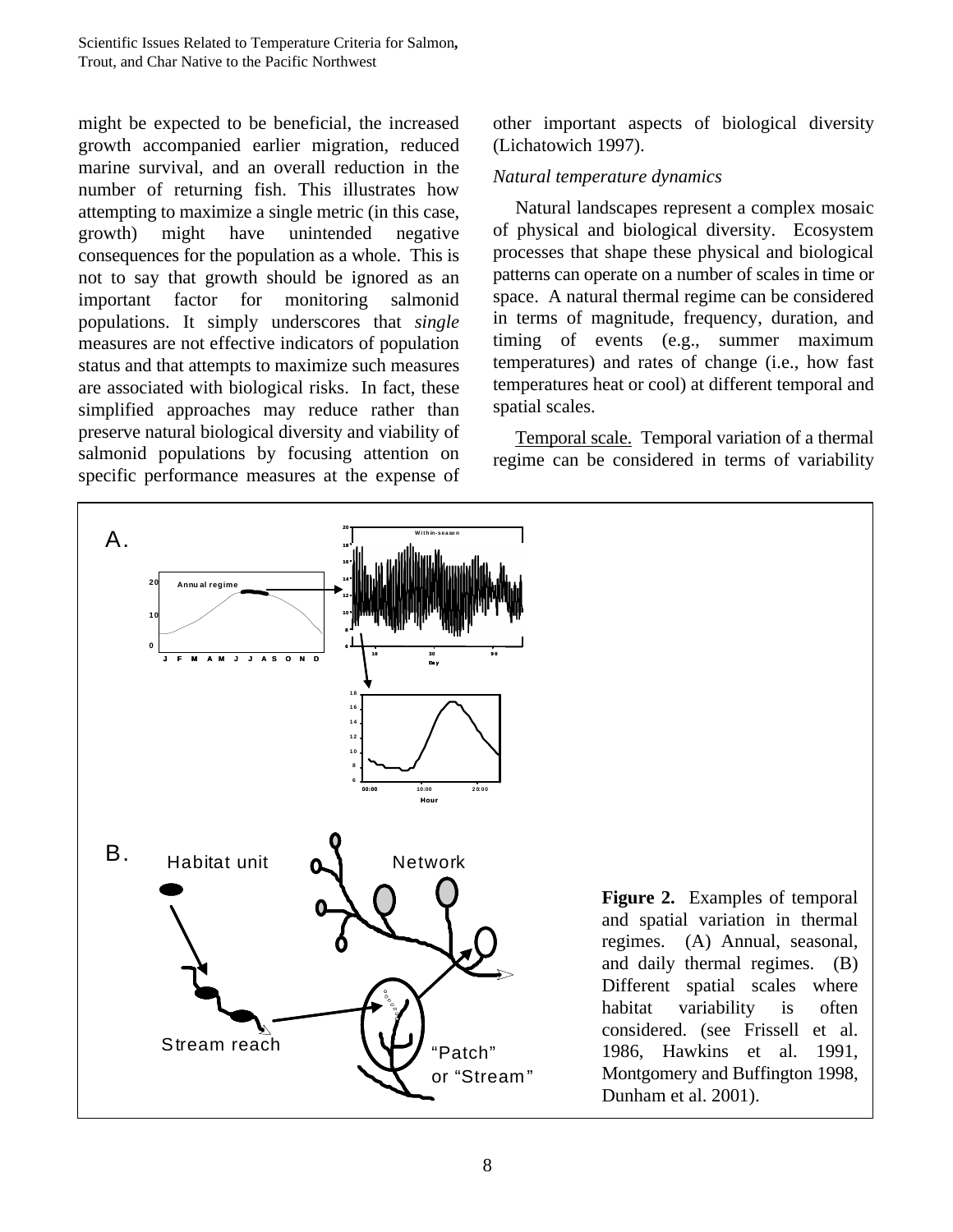among years, within a year (among seasons), within seasons (among days or weeks), and within a single day (among hours) (Figure 2). Thermal regimes affect salmonids at all of these scales (see Spatiotemporal technical summary). Decadal-scale variation in climate and temperature (e.g., El Niño events, Pacific decadal oscillations) may affect longterm patterns of productivity in salmon populations. Within years, the timing and locations of various parts of the salmonid life cycle are linked to seasonal patterns of stream temperature and habitat availability. Smaller-scale weekly or daily variability in temperature also may be important as they affect chronic or acute thermal stress (see Physiology technical summary) and individual behaviors, such as migration, habitat selection, predator avoidance, competition, and behavioral thermoregulation (see Behavior technical summary).

Spatial scale. Spatial pattern is an important part of a thermal regime. Spatial variation can occur within a few meters, such as with pools and riffles, within a larger habitat scale including stream reaches, individual streams, and stream networks (Figure 2). Two important aspects of the spatial distribution of thermal habitat are the size and locations of thermal refuges. For coldwater fish, thermal refuges can be defined as patches of cold water that allow individuals or populations to persist in a thermal regime that ranges (in time or space) outside of the zone of tolerance or preference for a given species. Thermal refuges may range in size from fine scale (e.g., pockets of cold water provided by thermal stratification and localized ground water upwelling to cold side channels and backwaters in alluvial systems) to coarse scale (e.g., thermal variation between headwater creeks to larger mainstem rivers; see Spatio-temporal technical summary).

Landscape context. Protection of fish at specific sites is not sufficient to guarantee the health of a local population. Emerging evidence (see Distribution technical summary) suggests the health of local populations may depend on the landscape context – specifically, the size, number, connectivity, location, and quality of occupied and unoccupied habitats within which the population lives. The landscape context refers to the spatial as well as temporal dynamics of habitat change and occupation. Where habitat is degraded, fish populations that decline will not recover until the habitat has recovered. In some cases, however, habitat is not just degraded, but a disturbance renders the habitat temporarily unsuitable (e.g. local temperature increases in a portion of a stream network) for salmonid survival. In these cases, although that habitat may ultimately recover, the loss of certain species from the disturbed area can be either temporary or permanent. Species loss is likely to be temporary if other suitable habitats (refuges from disturbance) are: 1) large enough to maintain viable populations of affected fish, and 2) interconnected to allow emigration from the refuge(s) to the disturbed site when (or if) it recovers from the disturbance. This underscores the fact that not all suitable habitat is necessarily occupied at all times in a dynamic natural landscape. Therefore, protection of some amount of currently occupied and unoccupied habitat may be needed to provide a sufficiently large network of well-connected habitat distributed across the landscape (Figure 3). Specific answers to the questions of precisely "how large?" or "how connected?" are only beginning to be addressed as principles of conservation biology are integrated into salmonid ecology (see Distribution technical summary), but those efforts suggest that habitat must be widespread and well-connected in order to meet a goal of maintaining viable salmonid populations.

#### *Incorporating thermal regimes*

While we do not fully understand how natural ecosystems function, natural conditions serve as models of stream temperature dynamics known to have supported viable salmonid populations. It is difficult to prescribe "appropriate" thermal regimes from inferences about biological conditions or physical conditions alone. Our biological understanding of salmonids has provided important insights into the effects of temperature, but it does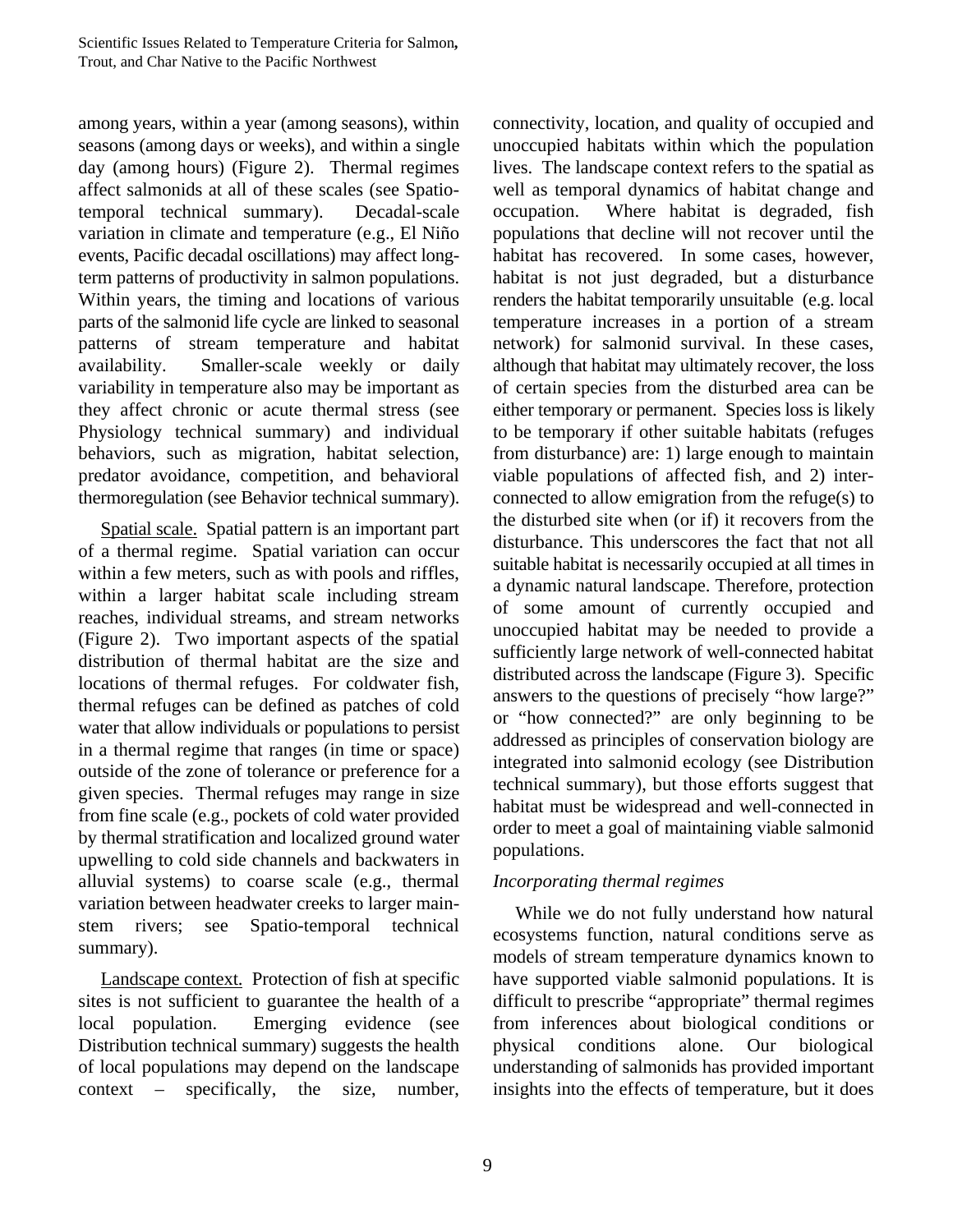

**Figure 3.** Example of temporal variation in patterns of habitat occupancy by salmonids in a dynamic landscape. Circles represent potential "patches" (Dunham et al., in press) of suitable habitat in a stream network (lines). Filled circles represent occupied habitats, and unfilled circles indicate unoccupied habitats. Temporal variation in stream habitats can change habitat suitability over time, and affect patterns of habitat occupancy. Even if stream conditions remain static, external factors (e.g., ocean productivity cycles) may cause variation in fish populations and habitat occupancy over time. Either will produce patches of potentially suitable, but unoccupied, habitat and a dynamic of local extinction and recolonization by different species (Reeves et al. 1995, Rieman and Dunham 2000).

not directly address the causes of thermal degradation. If one accepts that salmonids are adapted to survive in the historic conditions of the Pacific Northwest, it follows that temperature standards that encourage attempts to restore an ecosystem's thermal dynamics (e.g., address the causes of thermal degradation) will provide a very high likelihood of supporting viable salmonid populations.

In an ideal world, we might eliminate thermal degradation by restoring stream temperatures to presettlement thermal regimes that historically supported viable salmonid populations. However, restoration of historical conditions can be an unreasonable goal given that restoration opportunities may be limited to varying degrees by certain "irreversible" human-caused or natural landscape changes, such as development of major urban centers and volcanic eruptions. Yet, the continuing collapse of salmonid populations

suggests that the existing amount and distribution of suitable habitat in the Pacific Northwest is inadequate to maintain viable salmonid populations. Therefore, based on the scientific review contained in the technical summaries, the Technical Workgroup concludes water temperature criteria should ideally address thermal regimes, and that four actions relevant to thermal regimes may be necessary and should be strongly considered in order to ensure adequate amounts and distributions of cold water to support salmonid populations.

- 1) Immediate protection of remaining suitable habitat from thermal degradation.
- 2) Restoration of some amount of thermally degraded habitat. Given that thermal degradation in many streams may not be reversible due to policy considerations or social and economic realities, it is likely that much or even all habitat that can be restored will need to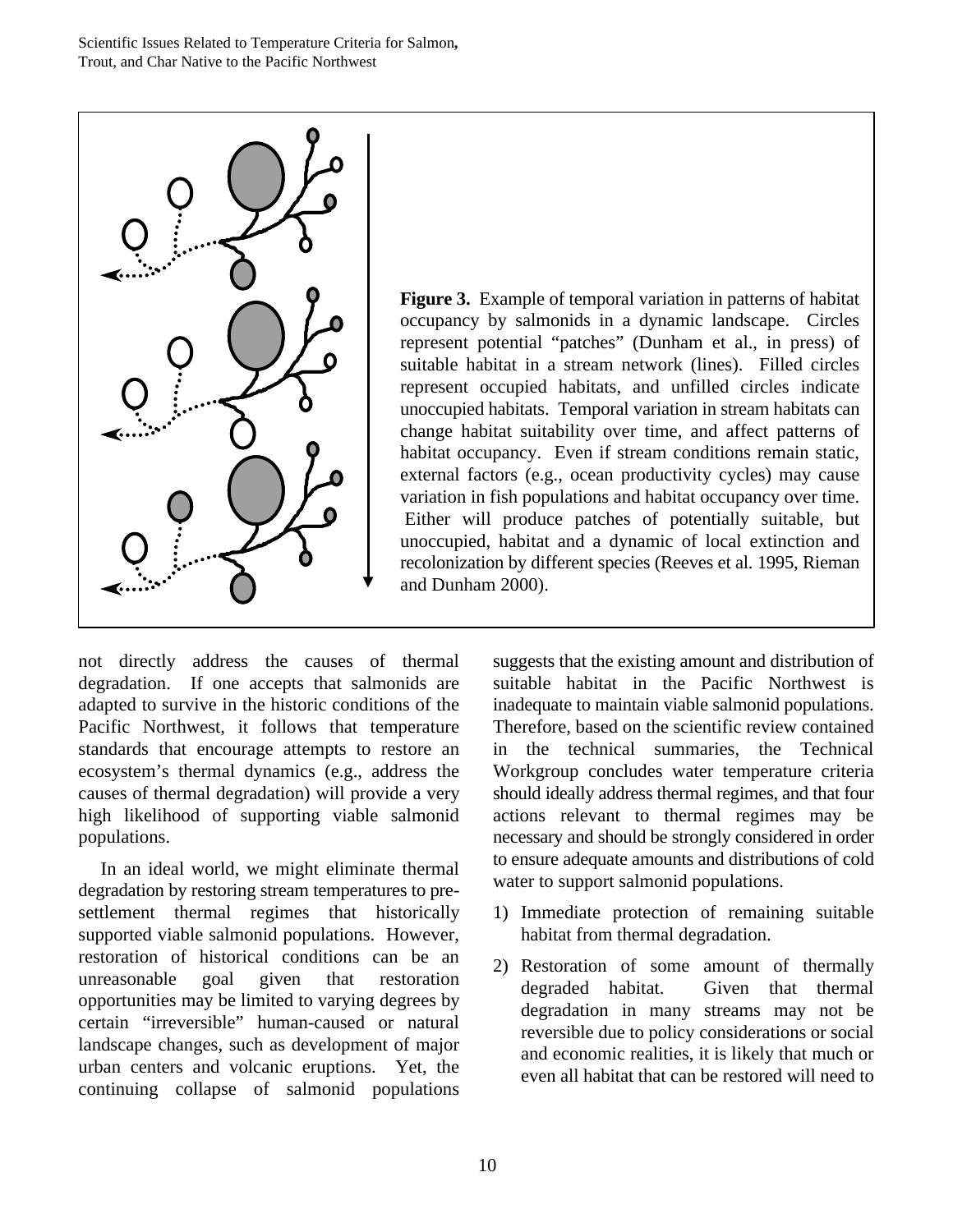be restored in order to support viable populations.

- 3) Implementation of restoration across a broad spectrum of habitats from headwaters to ocean because the life histories of salmonids span entire watersheds.
- 4) Protection and restoration targets based on consideration of a wide array of evidence with an emphasis on natural temperature dynamics. Engineering artificial thermal regimes may entail greater uncertainty and risk than attempting to mimic natural processes and patterns (see Poff et al. 1997 for a discussion of the importance of maintaining or restoring natural regimes).

## **How do human activities affect stream temperatures?**

Water temperature is determined by interactions between the amount of water flowing in the stream, the structural configuration of the stream and riparian zone, and various factors external to the stream/riparian zone (see Spatio-temporal technical summary). In many river basins of the Pacific Northwest, land management activities have (1) reduced connectivity (i.e., the flow of energy, organisms, and materials) between streams, riparian areas, floodplains, ground water, and uplands; (2) altered floodplain function, wetlands, water tables, and base flows; (3) elevated fine sediment yields, making streams wider and shallower, with fewer



**Figure 4.** Some pathways of human-caused warming of stream channels (From Poole and Berman 2001.). The symbol "+" indicates an expected (but not certain) increase, "–" an expected (but not certain) decrease, and "Δ" either an expected increase or decrease depending on the specific circumstance or measurement used. This graphic is designed to illustrate the complexity associated with stream temperature dynamics. It is not intended to be a comprehensive summary. Additional arrows and boxes are possible under various conditions.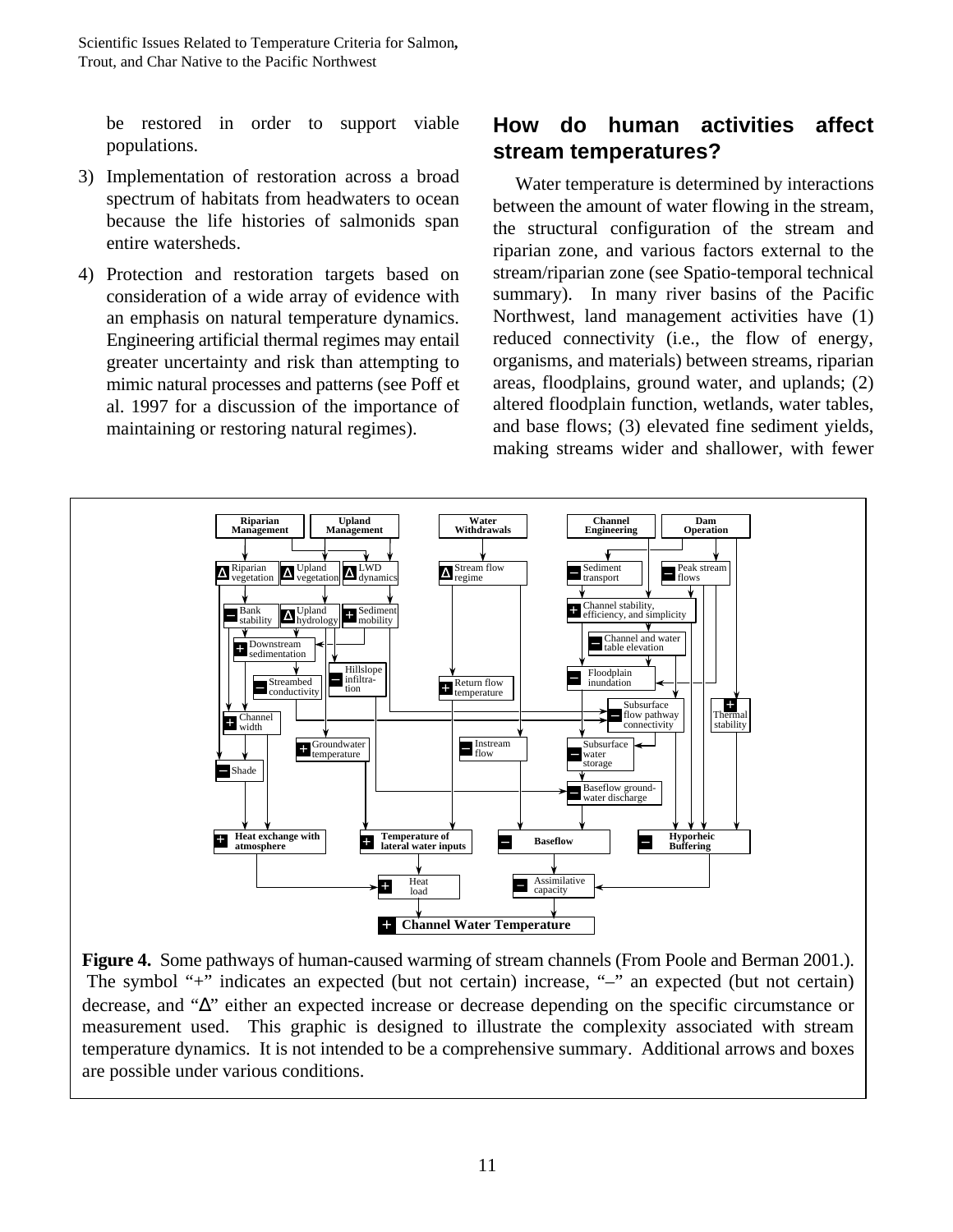pools; (4) reduced instream and riparian large woody debris that traps sediment, stabilizes stream banks, and helps form pools; (5) reduced or eliminated riparian vegetation; and (6) altered peak flow volumes and timing (FEMAT 1993, Henjum et al. 1994, Rhodes et al. 1994, Wissmar et al. 1994, National Research Council 1996, Spence et al. 1996, Oregon Coastal Salmon Restoration Initiative 1997, Quigley and Arbelbide 1997, McIntosh et al. 2000). Thus, human activities can alter stream temperature through a variety of complex and interactive pathways (Figure 4). In developing guidance for water quality criteria, we believe it is important to consider a wide array of pathways by which human actions alter temperature and the ways in which different approaches to temperature standards might be effective or ineffective at addressing the influence of each pathways.

Human-caused changes to stream temperature are often hard to quantify, often because of difficulty determining what the "natural" water temperature would have been in the absence of human-caused degradation. However, scientific research has shown that human activities have the potential to alter thermal regimes (see Spatio-temporal technical summary). Along with changes in mean temperature, more subtle changes in stream temperature may be manifested as changes in temperature extremes, in temperature variation, or in the timing of temperature extremes (see Spatiotemporal technical summary). Although some human impacts (e.g., dams) can reduce diurnal temperature variation, human-caused degradation often simplifies stream structure, which eliminates the coldest water habitats and reduces *spatial* temperature variation within stream reaches. At the same time, human-caused degradation often increases the *daily* and *seasonal* temperature variation in stream reaches by interrupting natural processes that buffer stream temperature such as riparian shade, in-stream flow, and ground water influx. (see Spatio-temporal technical summary). While these effects might seem to offset one another, they instead have a synergistic negative effect on salmonid populations. Increases in daily and seasonal variation expose fish to higher summertime maximum temperatures. At the same time, loss of coldwater habitat that reduces spatial variation within stream reaches precludes salmonids' ability to escape high temperatures or avoid other detrimental physiological and ecological conditions (see Behavior technical summary).

Human influences on stream temperature are inherently cumulative; as the amount and intensity of land-use and river flow regulation increase in a basin, so too does the magnitude of in-stream temperature changes (see Spatio-temporal technical summary). Thus, problematic water temperatures are most apt to occur in basins where urbanization and intensive land-use activities (such as logging and agriculture) are widespread and/or where dams or water withdrawals have substantially altered natural flow regimes. In these basins, stream warming will occur if human actions cause more heat to be added to stream, and some of that heat will remain in the stream as water moves downstream. Any accumulated additional heat will remain in the stream until downstream conditions (e.g., riparian vegetation, geomorphology, etc.) create the opportunity for heat to dissipate back out of the stream channel (see Spatio-temporal technical summary). Some streams dissipate added heat effectively and may eventually return to predisturbance conditions, while others will retain at least some of the added heat for long distances. The distance over which the additional heat can persist in a stream may range from a few meters to many kilometers. Thus, in some circumstances, heat added to cold headwater streams might not create thermally unsuitable salmonid habitat in the headwaters themselves, but may instead contribute to unacceptably warm temperatures at some distance downstream.

In areas where human activities have warmed streams, those same activities often eliminate naturally-occurring thermal refugia (from pockets of cold water in warmer streams to entire watersheds that contain thermally optimal temperature regimes) or isolate such refugia from other suitable thermal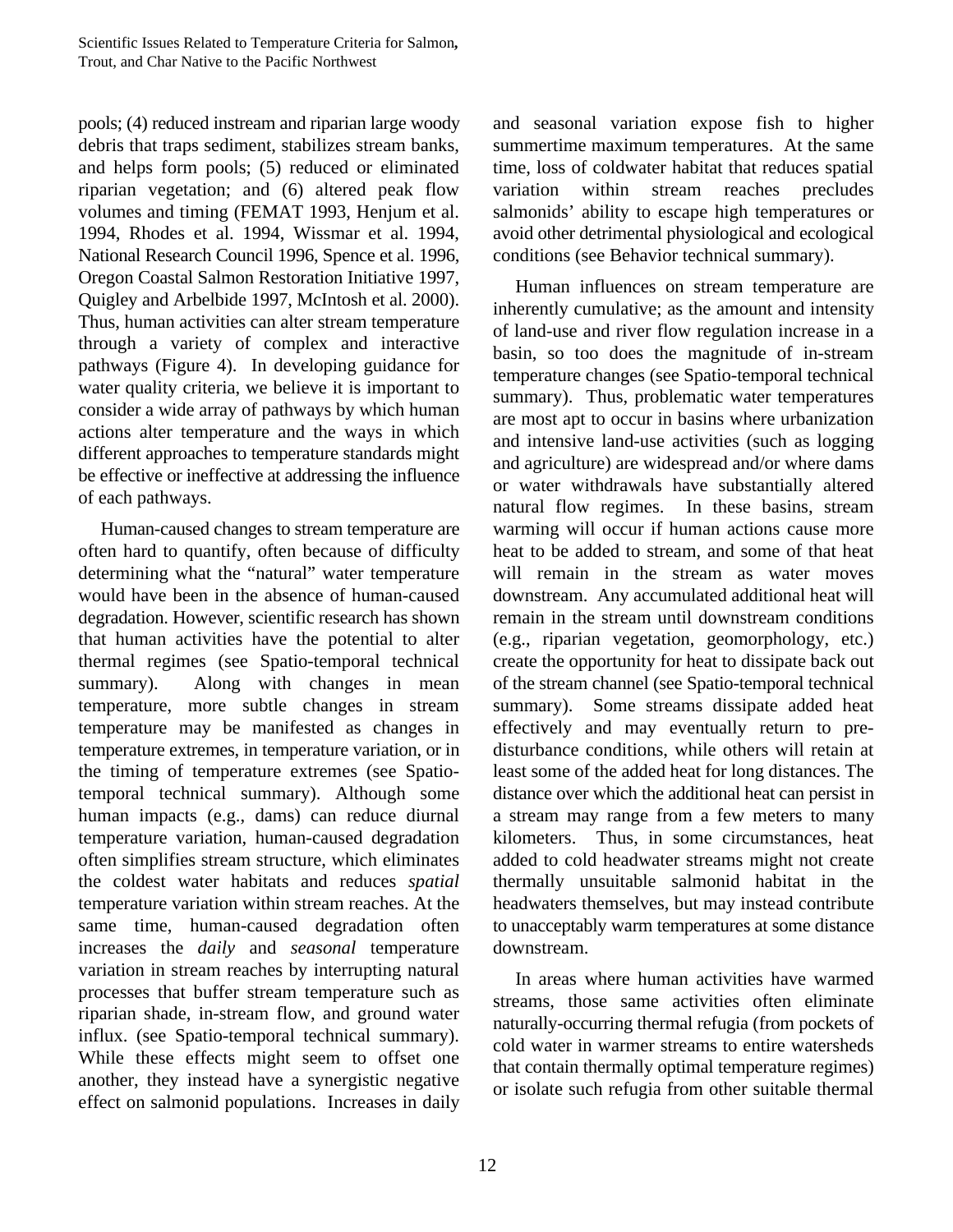habitat. Loss of these important landscape features reduces the ability of salmonids to avoid thermal stress and therefore is apt to decrease survivorship through periods of temperature extremes (see Spatio-temporal and Distribution technical summaries).

## **How can we contend with scientific uncertainty when establishing temperature criteria?**

Developing temperature criteria to protect salmonids is challenging in part because scientific understanding of stream temperature dynamics, salmonid biology/ecology, and their interactions is imperfect. To maximize the potential for success,

the process of developing criteria must be founded on scientific information yet be flexible to accommodate scientific uncertainty. Clearly, there are limits to our knowledge. For instance, our knowledge regarding historical distributions of salmonids is extensive, but the details regarding population sizes and habitat utilization within each individual basin is often limited. Data describing historical thermal regimes is scarce and our knowledge of natural distributions of coldwater habitat is imperfect. In addition, we lack the ability to precisely measure or predict the interactions between thermal stress and other biophysical stressors in the freshwater environment. Although salmonid distributions can be correlated with

Table 3. Examples of uncertainties and certainties associated with determining criteria for water temperature standards based on protecting viable populations of salmonids in the Pacific Northwest.

|                                 | Uncertainty                                                                                         | <b>Certainty</b>                                                                                                                                          |
|---------------------------------|-----------------------------------------------------------------------------------------------------|-----------------------------------------------------------------------------------------------------------------------------------------------------------|
| How Cold                        | Relationships between lab-derived temperature<br>thresholds and requisite temperatures in the field | Salmonids can experience physiological stresses where<br>water temperatures are not optimal                                                               |
|                                 | Maximum allowable temperatures that will<br>support viable populations                              | General ranges of water temperatures necessary for<br>survival and reproduction.                                                                          |
|                                 | Precise thresholds of harmful temperatures (e.g.,<br>see Table 2)                                   | Both lethal and sub-lethal effects affect salmonid<br>survival                                                                                            |
|                                 | Effects of multiple stressors                                                                       | Thermal tolerance in salmonids is affected by other<br>stresses and vice versa.                                                                           |
| How Much,<br>When and<br>Where? | Mechanisms and dynamics of cumulative effects<br>on stream temperature dynamics                     | Cumulative effects occur and can result in synergistic<br>temperature changes within in streams subject to<br>multiple disturbances.                      |
|                                 | Patterns of environmental variability required to<br>support populations                            | Complex physical habitat structure creates spatially and<br>temporally diverse coldwater habitats that salmonids<br>have evolved to exploit               |
|                                 | Historical thermal regimes in streams                                                               | Salmonid survival requires a variety of cold water<br>temperatures that are well-distributed over space and<br>time.                                      |
|                                 | Measures of historical fish distribution and trends<br>in fish populations                          | Salmonid populations have declined precipitously and<br>their distributions have been reduced throughout the<br>region                                    |
| Human<br>Influence              | Data on the alteration of thermal regimes                                                           | Thermal regimes have been altered substantially over<br>time; where altered, streams are generally warmer in<br>the summer and more spatially homogeneous |
|                                 | Exactly what management actions are necessary to<br>protect salmonids                               | The types of activities affecting stream temperature                                                                                                      |
|                                 | Maximum levels of degradation that will allow<br>salmon to persist                                  | Salmonid populations require a safety buffer in the face<br>of a variable environment                                                                     |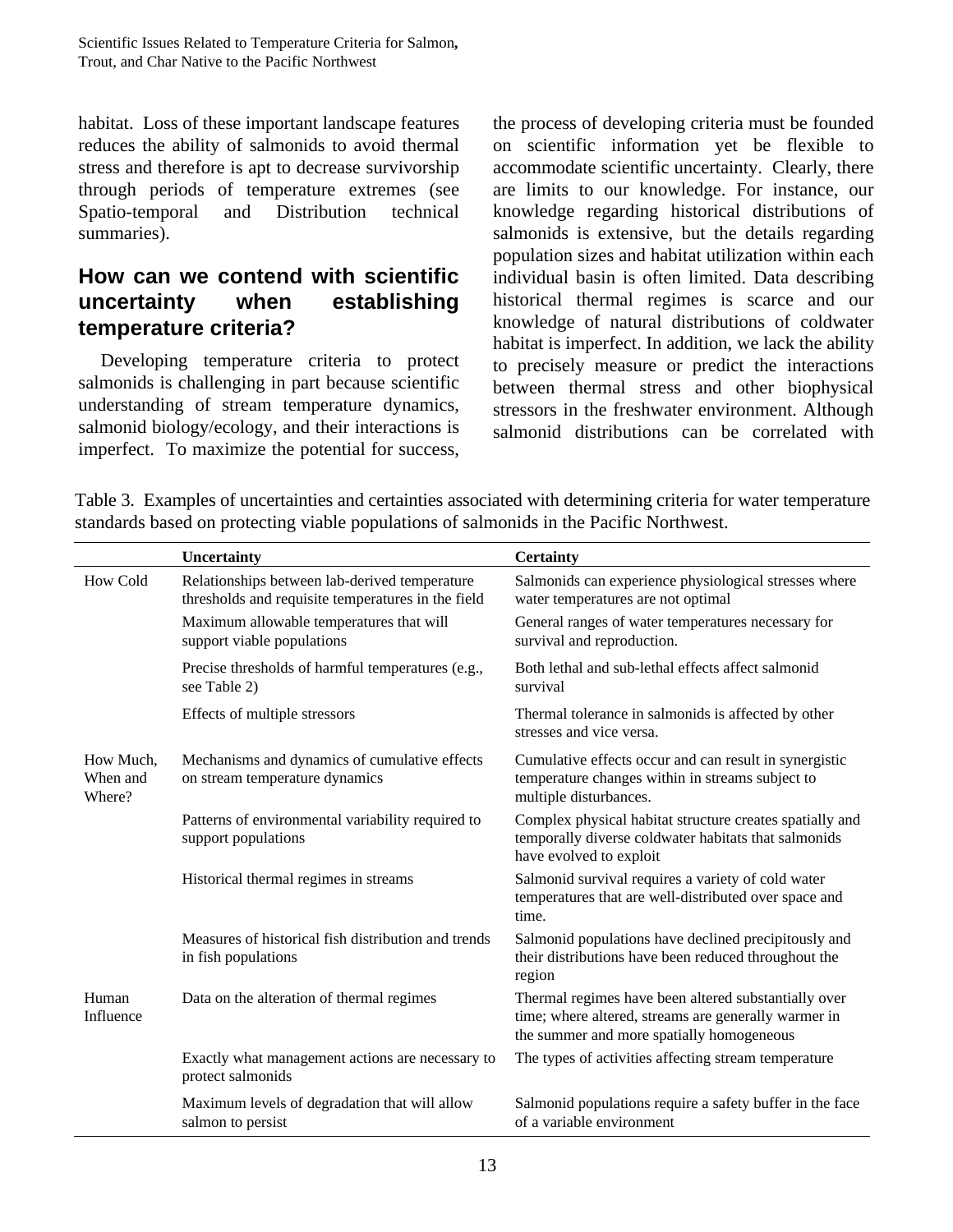thermal regimes (see Distribution and Behavioral technical summaries), the population responses to changes in thermal regime cannot be precisely specified because a multitude of factors influences salmonid population dynamics. Further, we are uncertain about the precise number and distribution of specific coldwater habitat features (e.g., thermal refugia) needed to restore thermal regimes and support viable populations.

Yet, in spite of these shortcomings, our scientific knowledge is extensive and can provide substantial guidance to the development of temperature criteria. We know salmonids need cold water. We know that much larger salmonid populations occupied a much greater network of northwest streams and rivers only 150 years ago. We know that salmonids evolved to exploit and rely upon the natural thermal regimes of Northwest rivers. We have extensive research showing how the physical structure of streams and rivers influences thermal regimes. We know that many human activities have altered (e.g., typically warmed) natural thermal regimes. Some major sources of uncertainty and certainty are contrasted in Table 3.

While uncertainty constrains our ability to precisely qualify and quantify the risks associated with different management actions, scientific knowledge has defined many causal relations that exist between the thermal environment, biotic community, and human activities. This certainty affords confidence in the desired outcome of management actions (Tickner et al. 2000). Given uncertainty, we are challenged to make decisions based on what we know, while taking adequate precautions to avoid irretrievable or irreversible mistakes. Thus, in moving forward scientists have recommended a cautious and conservative approach, especially when actions may affect threatened or endangered species. For instance, when managing natural resources in the face of uncertainty, Ludwig et al. (1993) offered some guiding principles: consider a range of alternatives and favor actions that accommodate uncertainties; favor actions that are informative; probe and experiment; monitor

results; update assessments and modify policies accordingly; and favor actions that are reversible. Others have recommended that sources of certainty, uncertainty, and related assumptions that underlie temperature criteria development be clearly and completely documented (see Tickner et al. 2000, for examples).

Participants in this project are charged with developing new temperature criteria guidance that will provide sufficient cold water to restore and sustain viable salmonid populations, yet there is no way to determine with certainty *exactly* how cold streams must be, how much coldwater habitat is needed, and what spatial and temporal configurations will be requisite. However, from the certainties listed in Table 3, we can infer several tenets from which criteria robust to uncertainty can be designed.

- 1) Human actions have caused thermal degradation of aquatic habitats. Although it is only one of many factors, it is an important factor that has contributed to declines in salmonid populations.
- 2) Existing amounts and/or spatial and temporal distributions of essential habitat, including thermal dynamics thereof, may not be sufficient to support viable salmonid populations.
- 3) Restoration and protection of thermal regimes will need to address the amount and distribution of thermally suitable water and its spatial and temporal association with other characteristics of salmonid habitat.

While restoration of stream temperature will not be the only action necessary to restore salmonid populations, we conclude that widespread restoration of temperature regimes will favor recovery of salmonids. We further conclude that restoration will require modification of human actions shown to cause thermal degradation and that temperature criteria will need to define "coldwater habitat" and provide guidance for determining the amount and distribution thereof. Thus, to meet the goals of this project (Appendix A), we conclude that the available science suggests that salmonid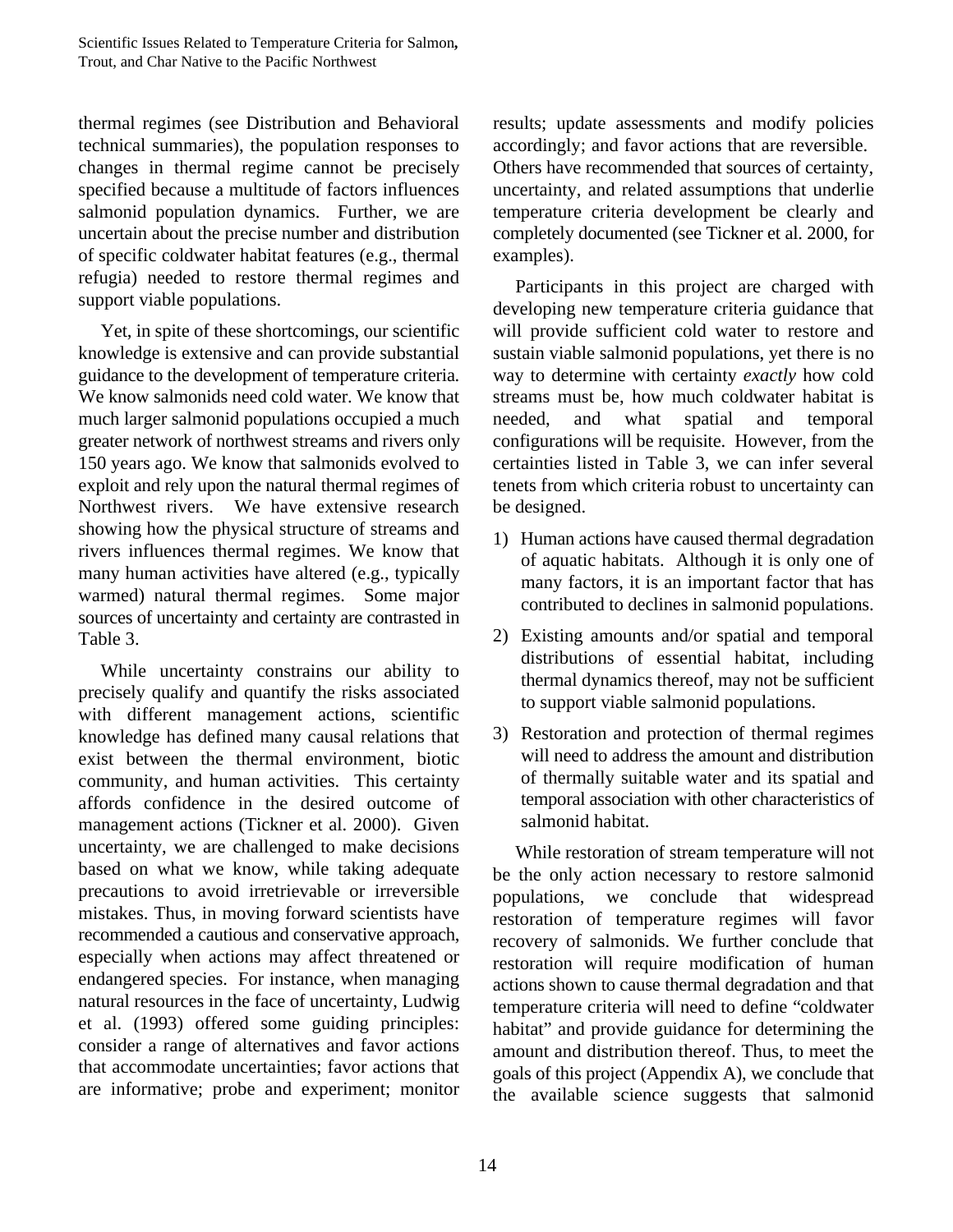recovery will require more cold water than is currently available, and that the cold water must be well distributed and connected.

As the results of efforts and progress to provide cold, well-connected, and well-distributed aquatic habitat are compiled, and as salmonid populations change in response to those efforts, criteria may be revisited and refined. Yet, in light of scientific uncertainties, the threatened and endangered status of salmonids in the Pacific Northwest, and the extent of human alterations to their habitat, and conclusions of other scientists (e.g., Ludwig et al. 1993, Tickner et al. 2000) we believe it is important to avoid initially underestimating the thermal requirements of salmonids.

## **Implications for Water Temperature Standards**

In concept, a conventional approach to developing water quality standards (such as often



**Figure 5.** Illustrations of hypothetical relationships between expected frequency of in-stream conditions (in the absence of human-caused degradation) and associated biological risk. In these illustrations, "biological risk" is determined as the risk of negative impacts on individual fish. Top: For some water quality constituents (such as some toxics), conditions with high biological risk are rare in the absence of human-caused degradation. Thus, a single threshold-based water quality standard can be set such that pristine streams are unlikely to violate the standard *and* biological risk is avoided (for instance, line "z"). Bottom: For stream temperature, no such single threshold exists. If a standard is set to avoid substantive risk (for instance, line "x"), temperatures in some streams will not comply with the standard even when human-caused temperature changes have not occurred. If a threshold is set so that virtually all "nondegraded" streams will comply with the standard (for instance, line "y"), fish may be exposed to substantial risk. *NOTE: These graphs are for illustrative purposes only. No temperature data were used to construct temperature frequency curves, nor were laboratory data used to develop risk curves.*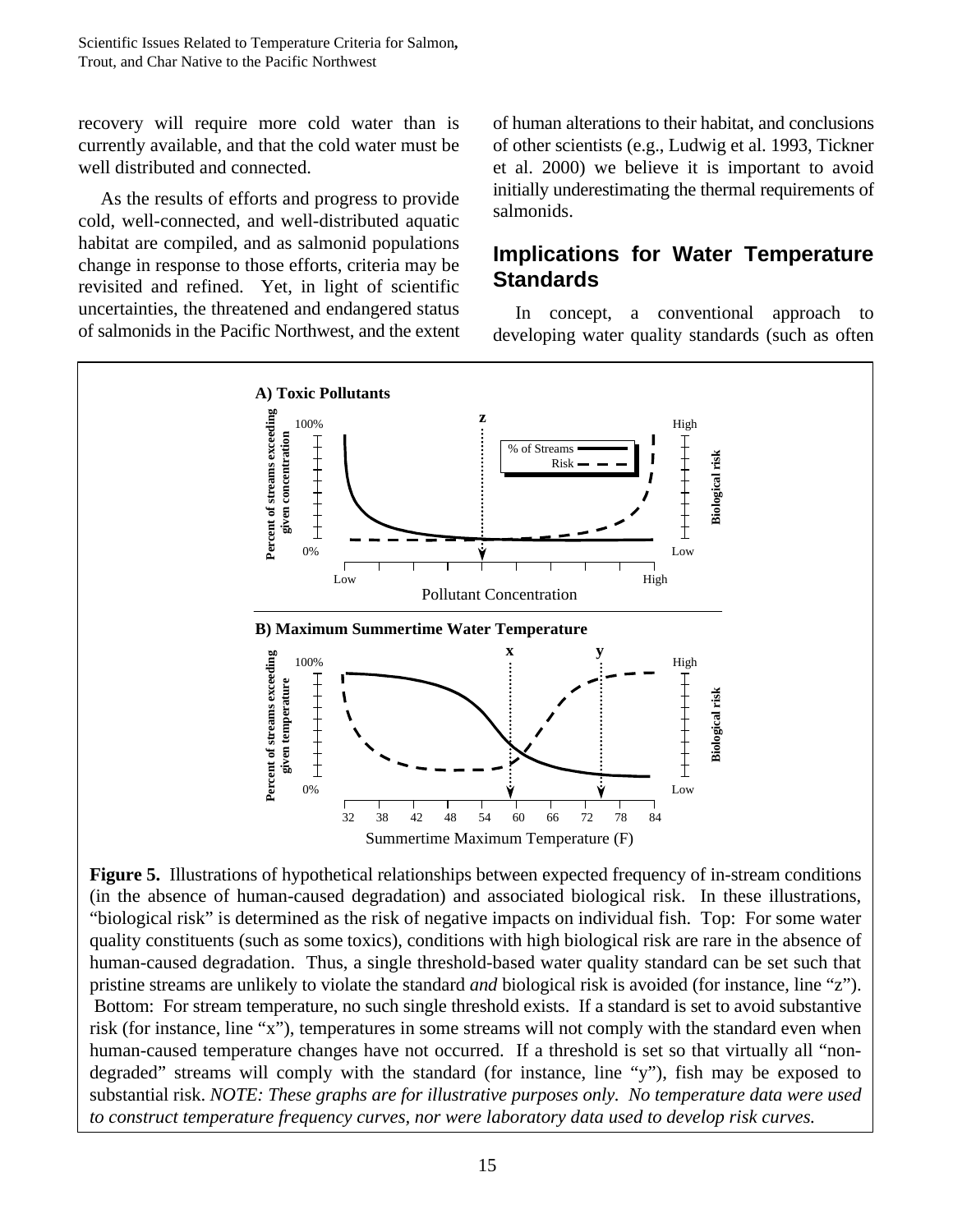used for toxic pollutants) attempts to identify a threshold value that is low enough to minimize risks to aquatic biota. For many parameters, the threshold level is above the range of naturally-occurring conditions in streams. Where this occurs (Figure 5, top), a conventional threshold standard is effective, scientifically defensible, and relatively easy to determine. For water temperature, however, there are several reasons why a single threshold approach to determining water quality criteria can be problematic.

Stream temperatures associated with increased biological risk might occur relatively frequently in some stream reaches under natural conditions (Figure 5, bottom). Natural stream conditions would violate temperature thresholds that were predicated on eliminating biological risk to individual fish. Natural stream temperatures vary across space and time, particularly in large, dynamic landscapes such as the Pacific Northwest. Applying a conventional standard may result in two undesirable consequences illustrated by Figure 6. First, human-caused warming of the best thermal habitat may be allowed where local stream temperatures are naturally below the water quality criterion. Second, streams

naturally warmer than the criterion will be identified as candidates for remediation. Salmonids require a variety of cold water temperatures, but a single threshold standard does not recognize the diversity of water temperatures needed by various species and over space and time.

Temperature standards are developed primarily to protect aquatic biota as the beneficial use most sensitive to water temperature. Yet, water temperature is the expression of a set of heat transfer processes that are in turn influenced by the physiographic, climatic, and hydrologic variables acting on a particular stream segment. Some of these variables can be altered by human activity and some cannot. Therefore, in setting water temperature standards to protect aquatic biota both the biological and physical processes must be considered. A good standard will protect highquality habitat and guide restoration of degraded habitat, while recognizing that some naturally warm reaches are also part of the aquatic landscape. It will limit the extent to which the standard may be underprotective in some locations and overly stringent in others.



Figure 6. Two difficulties of implementing a single threshold as a temperature standard. First, a single numeric standard may fail to prevent degradation of the highest quality (coldest) habitat. Second, natural temperatures may violate the standard thus requiring an attempt to determine whether the violation is natural or the result of human-caused temperature changes.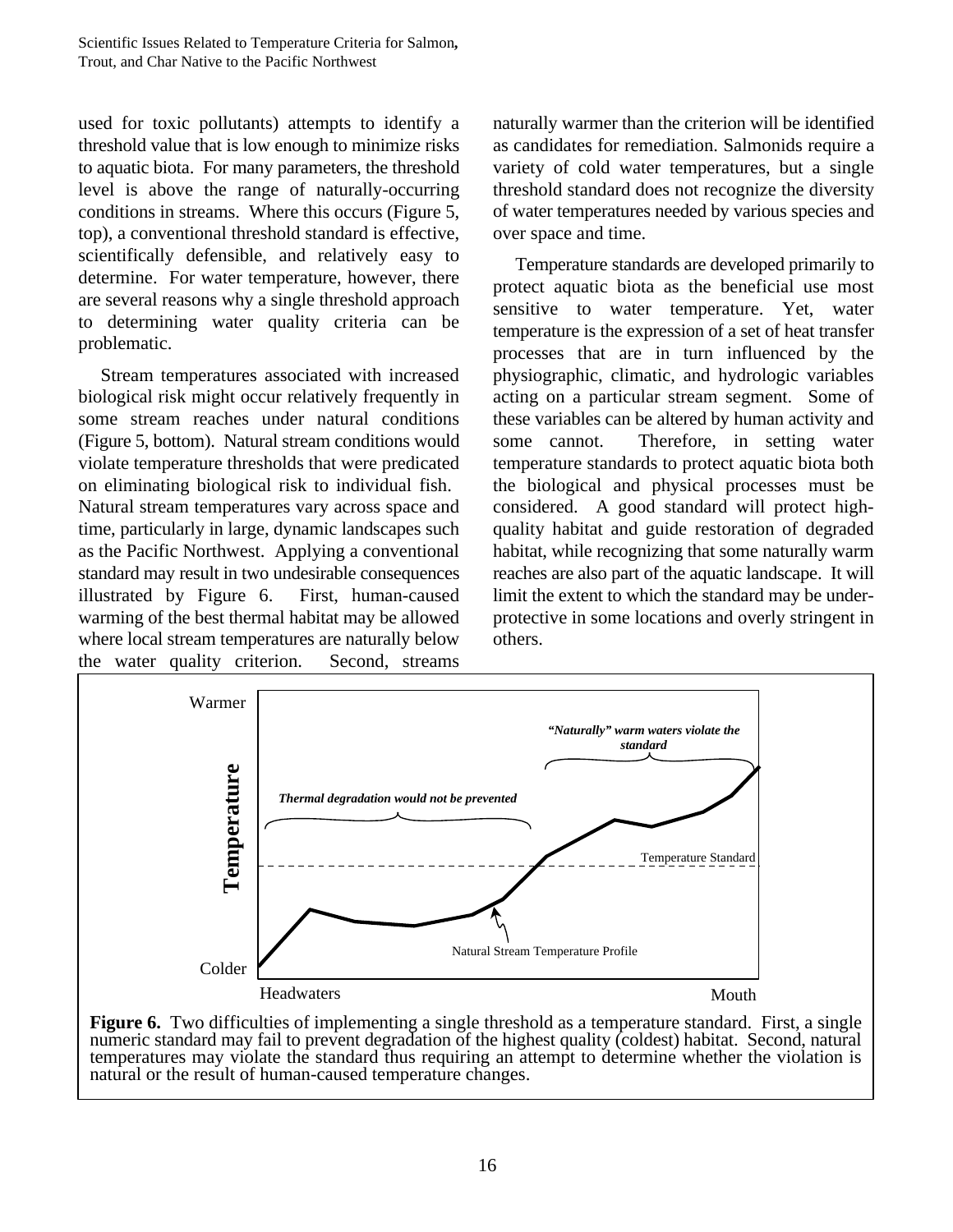The next task of the Technical Workgroup is to develop conceptual models or frameworks for a temperature standard. In order to avoid the limitations and achieve the objectives described above, the workgroup is analyzing the characteristics of conventionally derived standards and thinking about alternate ways to structure a standard. Described below are possible alternative factors to new standards that the workgroup will consider and evaluate.

Standard development. By convention, water quality standards are designed to remove unacceptable stresses on individual fish. Alternatively, a standard could attempt to describe conditions that would be necessary to maintain viable populations.

Comparison used. The type of comparison used to determine compliance may range from single temperature thresholds to multiple thresholds or even thermal regimes. Single thresholds are individual numbers that are compared to measures of water temperature. Multiple thresholds are groups of thresholds that can be compared across space and/or time to measures of water temperatures. Regimes are compared using metrics that describe the spatial or temporal distribution of temperatures such as mean, range, variance, and timing.

Scientific foundation of numeric values. Numeric values for standards can be determined based on salmonid biology (e.g., lethal or optimal temperatures for salmonids), temperature dynamics of streams (e.g., patterns of heating and cooling), or a combination of both.

Spatial scale of a management unit. For water quality standards, a management unit is the type of geographic unit that is deemed either in or out of compliance with the standard. By convention, individual water bodies, stream reaches, or point locations are used as management units. Alternatively, a management unit could be defined as a basin or sub-basin. As long as enough welldistributed and connected cold water is present, these larger geographic units could be in compliance in spite of naturally warm water at some sites.

Number of measurements. Compliance can be determined based on different measurement conventions: individual samples, multiple samples, or a census of stream temperatures. Each of these conventions is applicable over both space and time. For instance, a temperature census over time is accomplished using a continuous recording data logger. A census over space might be accomplished using a remote sensing technique to map the distribution of water temperatures along the entire river.

Each of the approaches will have a unique set of opportunities and challenges. The flexibility associated with these different approaches may result in criteria that protect the thermal requirements of salmonids while accommodating naturally warm waters. Yet this flexibility could incrementally weaken protection and increase extinction risks. Thus, these alternatives must be considered with caution. The task before the Technical Workgroup is to identify criteria with characteristics that will best ensure the thermal conditions necessary to support viable salmonid population while reducing the instances where naturally warm water is deemed out of compliance.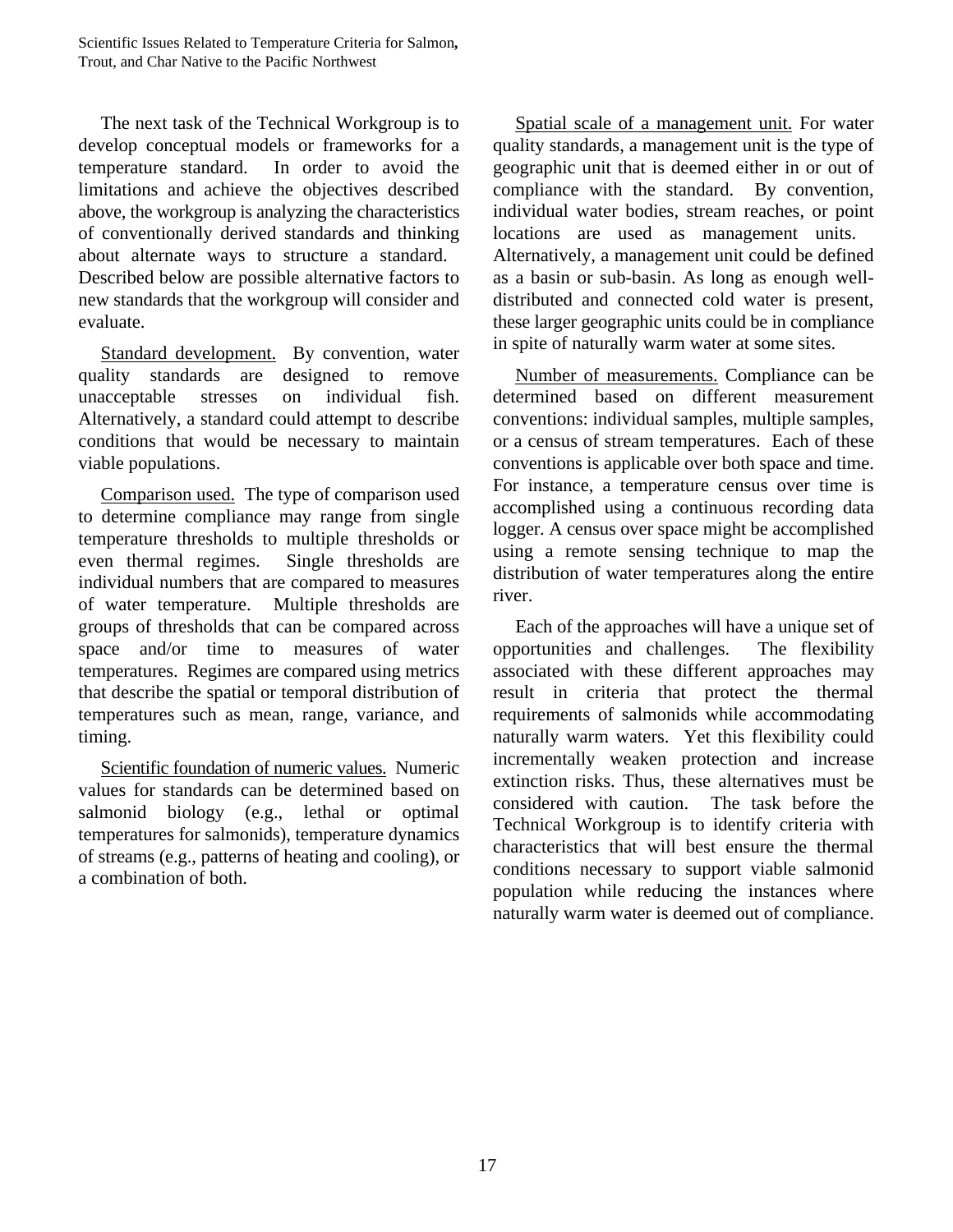### **References**

- Dunham, J.B., B.E. Rieman, and J.T. Peterson. In Press (2001). Patch-based models to predict species occurrence: lessons from salmonid fishes in streams. In Scott, J.M., P.J. Heglund, M. Morrison, M. Raphael, J. Haufler, and B. Wall. (editors). Predicting species occurrences: issues of scale and accuracy. Island Press. Covelo, CA.
- EPA. 1976. Quality criteria for water. U.S. Environmental Protection Agency, Washington, DC. 256 pp.
- EPA. 1999. National recommended water quality criteria, correction. EPA 822-Z-99-001. U.S. Environmental Protection Agency, Washington, DC.
- Federal Caucus (Army Corps of Engineers, Bonneville Power Administration, Bureau of Indian Affairs, Bureau of Land Management, Bureau of Reclamation, Environmental Protection Agency, Fish and Wildlife Service, Forest Service, and National Marine Fisheries Service). 2000. Conservation of Columbia Basin fish. Final basinwide salmon recovery strategy. Volume 1. 86 pp. Available from the Bonneville Power Administration, Portland, OR.
- FEMAT. 1993. Forest ecosystem management: an ecological, economic, and social assessment. Report of the Forest Ecosystem Management Assessment Team (a federal agency consortium), Portland, OR.
- Frissell, C. A., W. J. Liss, C. E. Warren, and M. D. Hurley. 1986. A hierarchical framework for stream habitat classification: viewing streams in a watershed context. Environmental Management 10: 199-124.
- Henjum, M.G., J.R. Karr, D.L. Bottom, D.A. Perry, J.C. Bednarz, S.G. Wright, S.A. Beckwitt, and E. Beckwitt. 1994. Interim protection for late-successional forests, fisheries, and watersheds, national forests east of the Cascade Crest, Oregon and Washington. Eastside Forests Scientific Society Panel, The Wildlife Society Tech Review 94-2, Bethesda, MD.
- Holtby, L.B. 1988. Effects of logging on stream temperatures in Carnation Creek, British Columbia, and associated impacts on the coho salmon *(Oncorhynchus kisutch ).* Canadian Journal of Fisheries and Aquatic Sciences 45: 502-515.
- Lichatowich, J. 1997. Evaluating salmon management institutions: the importance of performance measures, temporal scales, and production cycles. Pages 69-87 *in* D.J. Stouder, P.A. Bisson, and R.J. Naiman, (eds.) Pacific salmon and their ecosystems: status and future options. Chapman and Hall, New York.
- Ludwig, D., R. Hilborn, and C. Walters. 1993. Uncertainty, resource exploitation, and conservation: lessons from history. Science 260:17-36.
- McElhany, P., M. H. Ruckelshaus, M. J. Ford, T. C. Wainwright, and E. P. Bjorkstedt. 2000. Viable Salmon Populations and the Recovery of Evolutionarily Significant Units. NOAA Technical Memorandum NMFS-NWFSC-42. U.S. Department of Commerce. Seattle, WA. 156 pp.
- McIntosh, B.A., J.R. Sedell, R.F. Thurow, S.E. Clarke, and G.L. Chandler. 2000. Historical changes in pool habitats in the Columbia River basin. Ecological Applications 10(5):1478- 1496.
- National Academies of Sciences and Engineering). 1972. Water quality criteria 1972: report to the U.S. Environmental Protection Agency. 594 pp.
- National Research Council. 1996. Upstream: salmon and society in the Pacific Northwest. National Academy Press, Washington, DC. 452 pp.
- Oregon Coastal Salmon Restoration Initiative. 1997. State of Oregon, Salem.
- Poole, G. C., and C. H. Berman. 2001. An ecological perspective on in-stream temperature: natural heat dynamics and mechanisms of human-caused thermal degradation. Environmental Management*.*27(6): 787-802.
- Quigley, T.M. and S.J. Arbelbide (Tech. Eds). 1997. An assessment of ecosystem components in the interior Columbia basin and portions of the Klamath and Great Basins: volume 3. Gen. Tech. Rep. PNW-GTR-405. U.S. Forest Service, Portland, OR.
- Reeves, G.H., L.E. Benda, K.M. Burnett, P.A. Bisson, and J.R. Sedell. 1995. A disturbance-based ecosystem approach to maintaining and restoring freshwater habitats of evolutionarily significant units of anadromous salmonids in the Pacific Northwest. Pages 334-349 *in* J.L. Nielsen, editor. Evolution and the aquatic ecosystem: defining unique units in population conservation. American Fisheries Society Symposium 17, Bethesda, MD.
- Rieman, B. E. and J.B. Dunham. 2000. Metapopulations and salmonids: a synthesis of life history patterns and empirical observations. Ecology of Freshwater Fish 9:51-64.
- Rhodes, J.J., D.A. McCullough, and F.A. Espinosa, Jr., 1994. A coarse screening process for evaluation of the effects of land management activities on salmon spawning and rearing habitat in ESA consultations. Columbia River Inter-Tribal Fish Commission Technical Report 94-4, Portland, OR.
- Sullivan, K., D. Martin, R. Cardwell, J. Troll, and S. Duke. 2000 An analysis of the effects of temperature on Salmonids of the Pacific Northwest with implication for selecting temperature criteria. Technical Report. Sustainable Systems Institute, Portland, OR.
- Spence, B.C., G.A. Lomnicky, R.M. Hughes, and R.P. Novitzki. 1996. An Ecosystem Approach to Salmonid Conservation. TR-4501-96-6057. ManTech Environmental Research Services Corp., Corvallis, OR. (Available from the National Marine Fisheries Service, Portland, Oregon.)
- Tickner, J., C. Raffensperger, and N. Myers. 2000. The precautionary principle in action, a handbook: first edition. Science and Environmental Health Network, Windsor, North Dakota. 23 pp.
- Wissmar, R.C., J.E. Smith, B.A. McIntosh, H.W. Li, G.H. Reeves, and J.R. Sedell. 1994. A history of resource use and disturbance and disturbance in riverine basins of eastern Oregon and Washington (early 1800s-1900s). Northwest Science 68:1-35.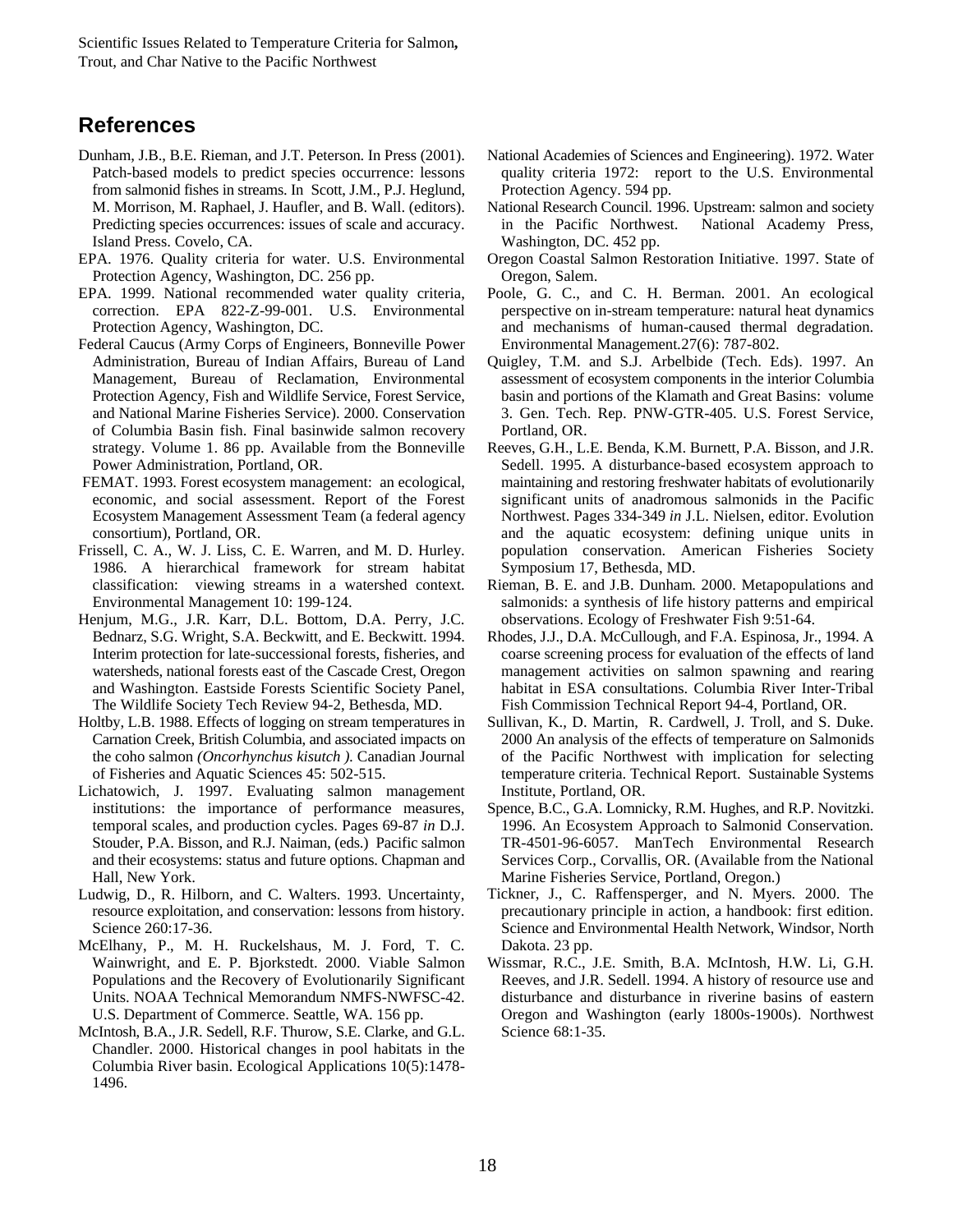## **Appendix A: Technical Interpretation of the Project Goals**

The following project goals were identified by the Policy Workgroup to guide the Technical Workgroup in development of temperature criteria.

#### **Project Goal Statements (from the Policy Workgroup)**

To Develop EPA Regional Temperature Criteria Guidance that:

- Meets the biological requirements of native salmonid species for survival and recovery pursuant to ESA, provides for the restoration and maintenance of surface water temperature to support and protect native salmonids pursuant to the CWA, and meets the salmon rebuilding needs of federal trust responsibilities with treaty tribes
- Recognizes the natural temperature potential and limitations of water bodies
- Can be effectively incorporated by states and tribes in water quality standards programs

The new criteria guidance will be jointly developed by EPA, USFWS, NMFS, States, and Tribes in the Pacific Northwest:

- States and tribes will use the new criteria guidance to revise their temperature standards, if necessary
- EPA and the Services will use the new criteria guidance to evaluate state and tribal standard revisions

#### **Recovery Target (from the Policy Workgroup)**

The temperature criteria guidance that would support "sustainable and harvestable levels of salmonids."

To facilitate communication and understanding between the Policy and Technical Workgroup, the Technical Workgroup developed the following interpretation of the project goals based on the literature reviewed in the five technical summaries described in the Preface to this document.

To meet the project goal, the Technical Workgroup believes it is necessary to develop EPA regional temperature criteria guidance that:

- if attained, would provide thermal habitat capable of supporting viable populations<sup>1</sup> (including a surplus for human harvest) of all native salmonids
- protects high quality thermal habitat while minimizing circumstances where compliance would require remediation beyond a system's thermal potential can be implemented and enforced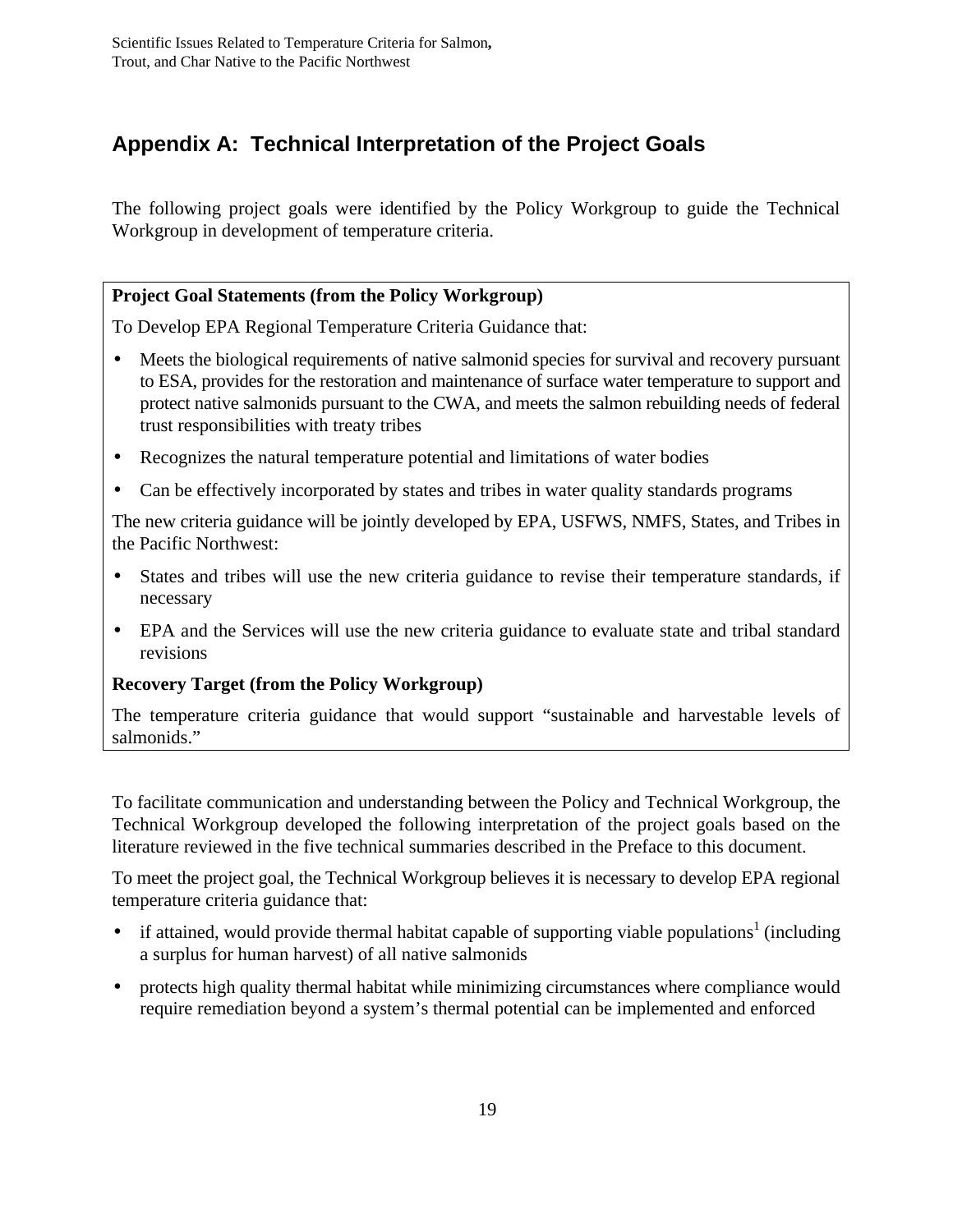Thus, temperature criteria should describe thermal regimes that promote the following characteristics of salmonid populations:

*Population size* is large enough to:

- Maintain genetic and phenotypic diversity<sup>2</sup> over the long term
- Survive environmental variation<sup>3</sup> and catastrophic disturbance
- Provide ecological functions; $<sup>4</sup>$ </sup>
- Allow a population surplus that can be harvested by humans

*Population growth rate* is positive.<sup>5</sup>

*Population distributions*:

- Are extensive within and across sub-basins; $<sup>6</sup>$ </sup>
- Allow full utilization of habitat potential<sup>7</sup> (temporally and spatially) of sub-basins, which allows natural expression of multiple life history strategies $8$ .
- Are comprised of well-connected<sup>9</sup> sub-populations.

Additionally Temperature criteria should describe thermal regimes that promote the following features of salmonid habitats

- Natural thermal regimes are established across the maximum extent of the landscape.
- Habitats are well-connected.

<u>.</u>

• Habitat supports all life history stages and strategies.

 $3$  "Environmental variation" includes the natural annual variations that can be summarized statistically. This also includes foreseeable cyclic patterns of climatic change.

<sup>4</sup> Salmon are a keystone species in ecosystems of the PNW. For example, nutrients from carcasses are vital in providing nutrients to riparian vegetation and for the feeding and growth of freshwater biological communities including juvenile salmonids.

<sup>5</sup> Most salmon populations that are currently listed under the ESA have population growth rates (e.g., spawnerspawner ratios) that are extremely depressed and static or are low and declining. Populations can recover only if these population growth rates have ratios of >1.0. A population is only fishable and sustainable if there are more adults returning to the spawning grounds to spawn than are needed to replace the numbers of the parent generation. Also, an excess is needed to compensate for natural fluctuations in environmental conditions throughout the geographic range of the salmon life cycle (including ocean conditions) that lead to periodic fluctuations in survival.

<sup>6</sup> This allows source sub-populations to be maintained so that they contribute to the stability of the overall population by providing centers of high productivity and contributing a source of strays to colonize other habitats within the sub-basin.

 $<sup>7</sup>$  Habitat potential is an inherent characteristic of a watershed that has a high level of ecosystem integrity. Elements of the</sup> watershed that define its potential include its potential natural vegetation, climate, lithology, geomorphology, biota, hydrology, and soils. These elements interactively set up instream habitat conditions (channel geomorphology, hydrologic regime, water temperature regime, riparian vegetation community types and dynamics, channel substrate characteristics). Given various levels of anthropogenic disturbance to the watershed, alterations to the watershed and/or stream channels and riparian areas can shift the processes that

 $<sup>1</sup>$  The Technical Workgroup defines a "viable population" as a population where the population growth rate, size,</sup> and distribution are as described later in this appendix. See also McElhany et al. (2000) for a more comprehensive discussion of viable salmon populations.

 $2^2$  Small population sizes can result in loss of genetic information from the population gene pool such as run timing, age structure, size, fecundity, morphology behavior, and molecular genetic characteristics.